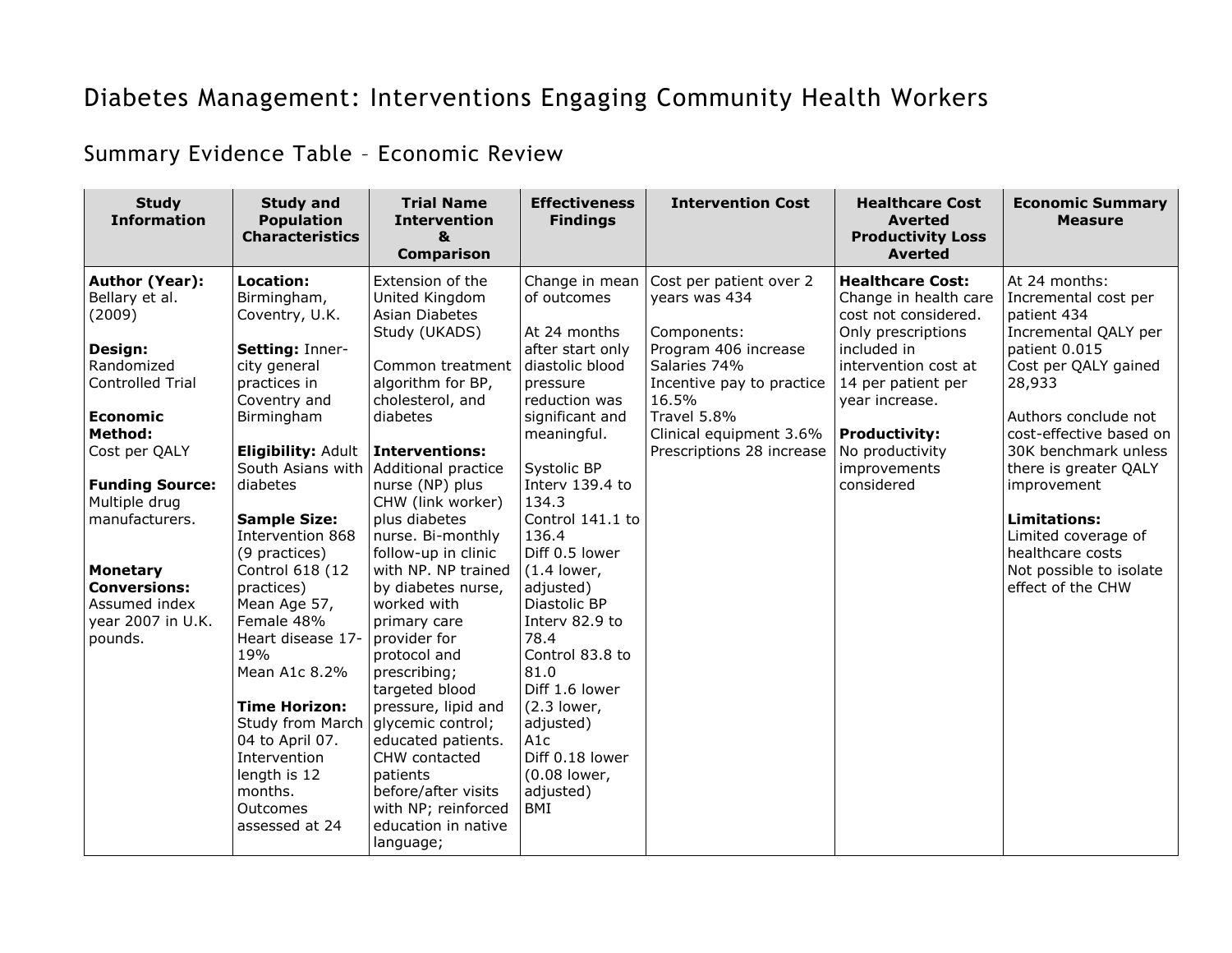| <b>Study</b><br><b>Information</b>                                            | <b>Study and</b><br><b>Population</b><br><b>Characteristics</b>  | <b>Trial Name</b><br><b>Intervention</b><br>&<br><b>Comparison</b>                                                                                                                                                                                                                                                                                                                                                | <b>Effectiveness</b><br><b>Findings</b>                                                                                                                                                                                                                                                                        | <b>Intervention Cost</b>                                                 | <b>Healthcare Cost</b><br><b>Averted</b><br><b>Productivity Loss</b><br>Averted | <b>Economic Summary</b><br><b>Measure</b> |
|-------------------------------------------------------------------------------|------------------------------------------------------------------|-------------------------------------------------------------------------------------------------------------------------------------------------------------------------------------------------------------------------------------------------------------------------------------------------------------------------------------------------------------------------------------------------------------------|----------------------------------------------------------------------------------------------------------------------------------------------------------------------------------------------------------------------------------------------------------------------------------------------------------------|--------------------------------------------------------------------------|---------------------------------------------------------------------------------|-------------------------------------------|
|                                                                               | months after<br>start.                                           | encouraged lifestyle<br>changes and<br>adherence to visits<br>and treatment.<br>5 CHWs, 3 in<br>Birmingham and 2<br>in Coventry. 2<br>diabetes nurses. 2<br>specialist nurses.<br><b>Supervisor and</b><br><b>Activities:</b><br>Not reported<br><b>Team-based</b><br>Care:<br><b>Yes</b><br><b>Other Team</b><br><b>Members:</b><br>Diabetes nurse, NP,<br><b>PCP</b><br><b>Comparison:</b><br><b>Usual Care</b> | Diff 0.38 higher<br>(0.40 higher,<br>adjusted)<br>10 year Chronic<br>heart disease<br>risk<br>Diff 0.06 higher<br>(0.08 lower,<br>adjusted)<br>No difference in<br>medication,<br>creatinine, total<br>cholesterol.<br>QALY based on<br>EuroQoL-5<br>QoL declined for<br>both groups<br>Diff 0.015<br>increase |                                                                          |                                                                                 |                                           |
| Author (Year):<br>Brown et al. (2002)<br>Brown et al. (1999)                  | <b>Location: Starr</b><br>County, TX<br><b>Setting: Multiple</b> | The Starr County<br>Border Health<br>Initiative                                                                                                                                                                                                                                                                                                                                                                   | Change in mean<br>of outcomes<br>A1c $(-0.76)$                                                                                                                                                                                                                                                                 | Cost per patient per year<br>\$384<br><b>Component Included</b>          | <b>Healthcare cost</b><br>per patient per<br>year:<br>NR.                       | No summary estimates<br>included          |
| Design: RCT                                                                   | community sites                                                  | <b>Intervention:</b><br>Culturally                                                                                                                                                                                                                                                                                                                                                                                | BMI (-0.32) not<br>meaningful                                                                                                                                                                                                                                                                                  | in Cost:<br>Food and food                                                | <b>Productivity:</b>                                                            |                                           |
| <b>Economic</b>                                                               | <b>Population</b>                                                | competent diabetes                                                                                                                                                                                                                                                                                                                                                                                                | <b>Fasting Blood</b>                                                                                                                                                                                                                                                                                           | preparations                                                             | NR.                                                                             |                                           |
| Method: Cost of<br>intervention                                               | Poorest county in<br>Texas.<br>Those diagnosed                   | self-management<br>education.<br>52 contact hours                                                                                                                                                                                                                                                                                                                                                                 | Glucose (-21.45<br>mq/dl)<br><b>Diabetes</b>                                                                                                                                                                                                                                                                   | Nurse, dietitian, CHWs<br>attending sessions 1-12<br>CHW plus a nurse or | <b>Other Economic</b><br><b>Costs Averted:</b>                                  |                                           |
| <b>Funding Source:</b><br>NIDDK, NIH, State<br>of Texas. No grant<br>details. | with type 2<br>diabetes after<br>age 35, with 2<br>fasting blood | over 12 months<br><b>Components:</b>                                                                                                                                                                                                                                                                                                                                                                              | knowledge:<br>Improved<br>Systolic BP NR                                                                                                                                                                                                                                                                       | dietitian attended<br>sessions 13-26<br><b>Education materials</b>       | NR.                                                                             |                                           |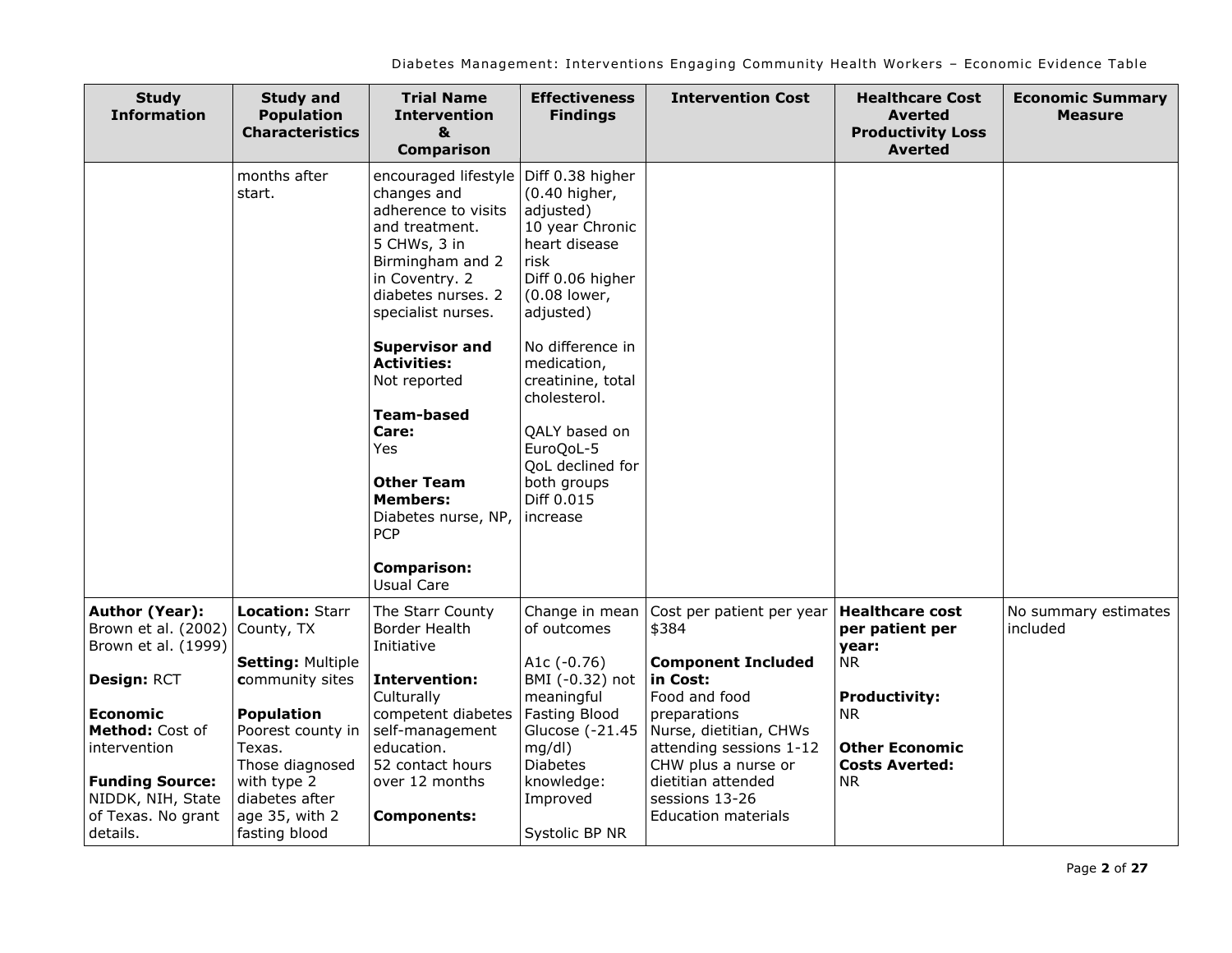| <b>Study</b><br><b>Information</b>                                                       | <b>Study and</b><br><b>Population</b><br><b>Characteristics</b>                                                                                                                                                                                                                                                                                                                                                                                                                                                                                                               | <b>Trial Name</b><br><b>Intervention</b><br>&<br><b>Comparison</b>                                                                                                                                                                                                                                                                                                                                                                                                                                                                                                                                                                                                                                                                                                    | <b>Effectiveness</b><br><b>Findings</b>                                                       | <b>Intervention Cost</b>                                                                                                                                                                                                   | <b>Healthcare Cost</b><br><b>Averted</b><br><b>Productivity Loss</b><br><b>Averted</b> | <b>Economic Summary</b><br><b>Measure</b> |
|------------------------------------------------------------------------------------------|-------------------------------------------------------------------------------------------------------------------------------------------------------------------------------------------------------------------------------------------------------------------------------------------------------------------------------------------------------------------------------------------------------------------------------------------------------------------------------------------------------------------------------------------------------------------------------|-----------------------------------------------------------------------------------------------------------------------------------------------------------------------------------------------------------------------------------------------------------------------------------------------------------------------------------------------------------------------------------------------------------------------------------------------------------------------------------------------------------------------------------------------------------------------------------------------------------------------------------------------------------------------------------------------------------------------------------------------------------------------|-----------------------------------------------------------------------------------------------|----------------------------------------------------------------------------------------------------------------------------------------------------------------------------------------------------------------------------|----------------------------------------------------------------------------------------|-------------------------------------------|
| <b>Monetary</b><br><b>Conversions:</b><br>Index year<br>assumed 1998 in<br>U.S. dollars. | $glucose = > 140$<br>mg dl or treated<br>with insulin or<br>treated for<br>hypoglycemia<br>$=$ >1 year. Also<br>included support<br>person from<br>friends or family.<br><b>Sample Size:</b><br>252 patients<br>Control 126<br>Intervention 126<br><b>Characteristics:</b><br>Mean Age 53-55<br>Female 60-68%<br>Race/Ethnicity<br>Mexican<br>American 100%<br>Very low SES<br>On diabetes<br>medication 92-<br>94%<br><b>Time Horizon:</b><br>Intervention was<br>in place during<br>1994-1998, with<br>wait-listed<br>controls.<br>Intervention<br>length was 12<br>months. | Delivered by<br>Mexican-American<br>nurses, dietitians,<br>and CHWs.<br>3 months weekly 2-<br>hour instruction on<br>nutrition, self-<br>monitoring of blood<br>glucose, exercise,<br>and other self-care<br>6 months of<br>biweekly plus 3<br>months of monthly<br>2-hour support<br>group sessions to<br>promote behavior<br>changes through<br>problem-solving<br>and food<br>preparation<br>demonstrations.<br>Transportation<br>provided to<br>sessions.<br>Food preparation<br>demonstrations and<br>food items served.<br>Grocery shopping<br>trips with dietitian.<br><b>CHW Activities:</b><br>8 trained CHWs<br>with diabetes.<br>Arranged locations,<br>got supplies and<br>materials,<br>contacted<br>participants weekly,<br>arranged<br>transportation, | Diastolic BP NR<br>Cholesterol NR<br><b>QALY NR</b><br>DALY NR<br><b>Measure Type:</b><br>DiD | <b>Components not</b><br>Included:<br>Patient medical supplies<br>Community site rental<br>fees<br>Transportation<br>CHW training<br>CHW supervision<br><b>Data Source:</b><br>Tracked in study and<br>session attendance. |                                                                                        |                                           |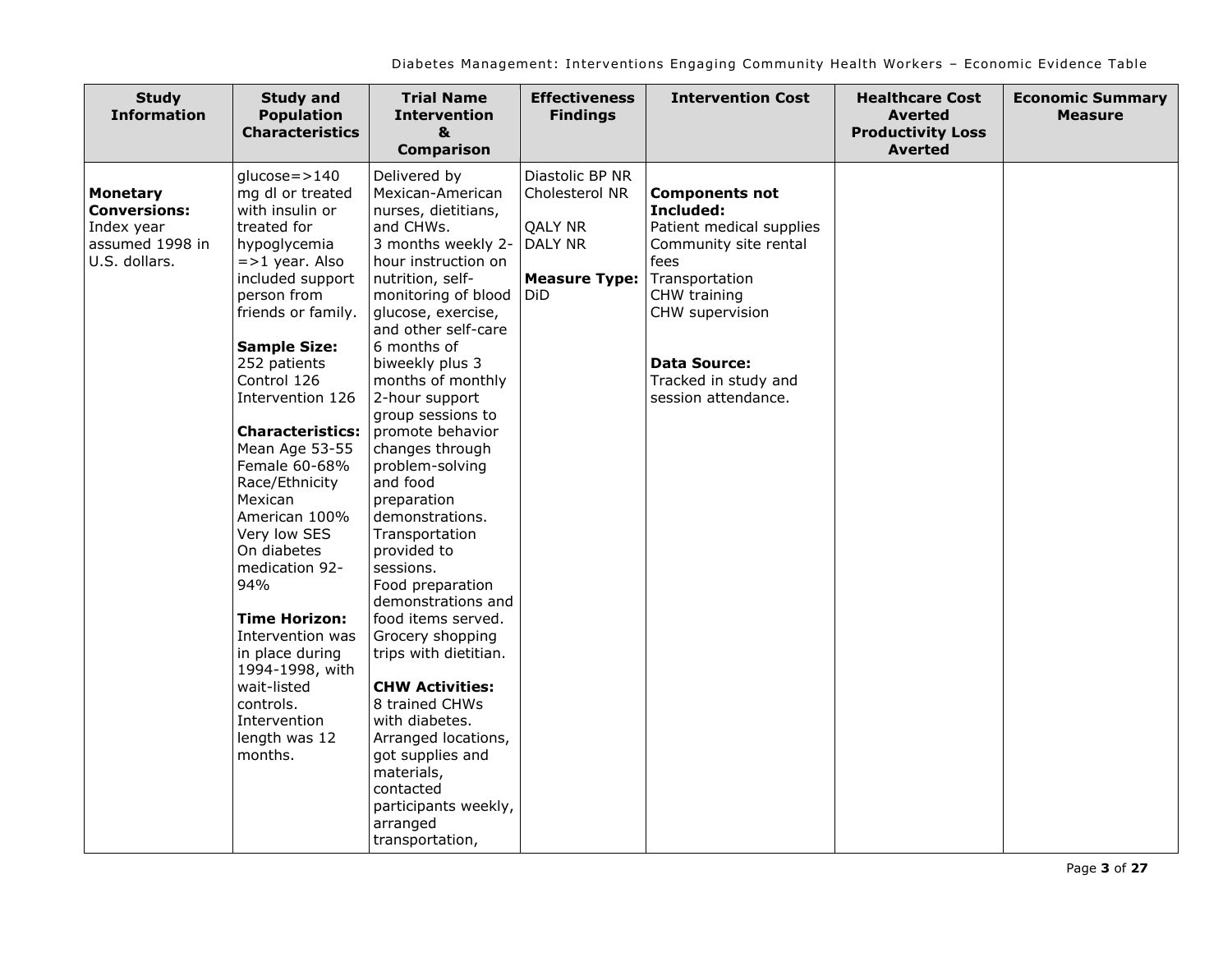| <b>Study</b><br><b>Information</b>                 | <b>Study and</b><br><b>Population</b><br><b>Characteristics</b> | <b>Trial Name</b><br><b>Intervention</b><br>&<br><b>Comparison</b>                                                                                                                                                                                                                                                                                                                                                          | <b>Effectiveness</b><br><b>Findings</b> | <b>Intervention Cost</b>                                               | <b>Healthcare Cost</b><br><b>Averted</b><br><b>Productivity Loss</b><br><b>Averted</b> | <b>Economic Summary</b><br><b>Measure</b> |
|----------------------------------------------------|-----------------------------------------------------------------|-----------------------------------------------------------------------------------------------------------------------------------------------------------------------------------------------------------------------------------------------------------------------------------------------------------------------------------------------------------------------------------------------------------------------------|-----------------------------------------|------------------------------------------------------------------------|----------------------------------------------------------------------------------------|-------------------------------------------|
|                                                    |                                                                 | assist with food<br>preparations. Assist<br>nurses and<br>dietitians. Note<br>CHW support role<br>was requested by<br>patients instead of<br>their planned more<br>prominent role.<br><b>Supervisor and</b><br><b>Activities:</b><br>Not reported<br><b>Other</b><br><b>Components:</b><br>No<br><b>Team-based</b><br>Care:<br>No<br><b>Other Team</b><br><b>Members:</b><br>Nurses and<br>dietitians<br><b>Comparison:</b> |                                         |                                                                        |                                                                                        |                                           |
|                                                    |                                                                 | <b>Usual Care</b>                                                                                                                                                                                                                                                                                                                                                                                                           |                                         |                                                                        |                                                                                        |                                           |
| Author (Year):<br>Brown et al. (2005)              | <b>Location: Starr</b><br>County, TX                            | Compressed<br>version of the<br>original Starr                                                                                                                                                                                                                                                                                                                                                                              | Change in mean<br>of outcomes           | Cost per patient per year<br>Compressed \$131<br>Extended \$384        | <b>Healthcare cost</b><br>per patient per<br>year:                                     | <b>No summary</b><br>estimates included   |
| Design: RCT                                        | <b>Setting: Multiple</b><br>community sites.                    | County Border<br>Health Initiative                                                                                                                                                                                                                                                                                                                                                                                          | A1c<br>Compressed (-                    |                                                                        | <b>NR</b>                                                                              |                                           |
| <b>Economic</b><br>Method: Cost of<br>intervention | <b>Population:</b><br>Poorest county in<br>Texas                | <b>Intervention:</b><br>Culturally<br>competent diabetes                                                                                                                                                                                                                                                                                                                                                                    | 0.7)<br>Extended $(-1.0)$<br>BMI NR     | <b>Component Included</b><br>in Cost:<br>Food and food<br>preparations | <b>Productivity:</b><br><b>NR</b><br><b>Other Economic</b>                             |                                           |
| <b>Funding Source:</b>                             |                                                                 | self-management                                                                                                                                                                                                                                                                                                                                                                                                             |                                         |                                                                        | <b>Costs Averted:</b>                                                                  |                                           |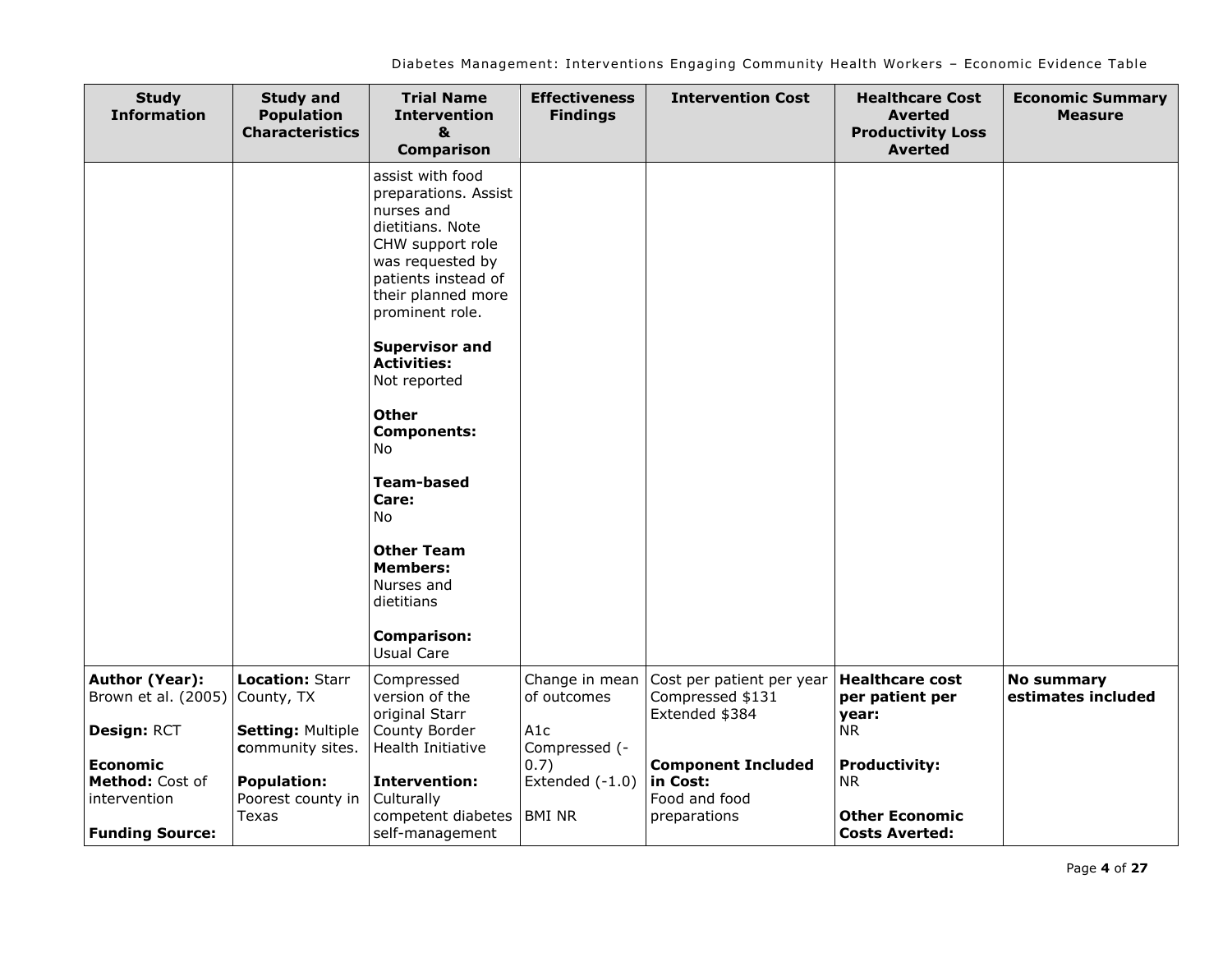| <b>Study</b><br><b>Information</b>                                                                                    | <b>Study and</b><br><b>Population</b><br><b>Characteristics</b>                                                                                                                                                                                                                                                                                                                                                                                                                                                                                                           | <b>Trial Name</b><br><b>Intervention</b><br>&<br><b>Comparison</b>                                                                                                                                                                                                                                                                                                                                                                                                                                                                                                                                                                                                                                                                           | <b>Effectiveness</b><br><b>Findings</b>                                                                                                                                                                                                                                                                                                                                                                            | <b>Intervention Cost</b>                                                                                                                                                                                                                                                                                                                                                                                                                                   | <b>Healthcare Cost</b><br><b>Averted</b><br><b>Productivity Loss</b><br><b>Averted</b> | <b>Economic Summary</b><br><b>Measure</b> |
|-----------------------------------------------------------------------------------------------------------------------|---------------------------------------------------------------------------------------------------------------------------------------------------------------------------------------------------------------------------------------------------------------------------------------------------------------------------------------------------------------------------------------------------------------------------------------------------------------------------------------------------------------------------------------------------------------------------|----------------------------------------------------------------------------------------------------------------------------------------------------------------------------------------------------------------------------------------------------------------------------------------------------------------------------------------------------------------------------------------------------------------------------------------------------------------------------------------------------------------------------------------------------------------------------------------------------------------------------------------------------------------------------------------------------------------------------------------------|--------------------------------------------------------------------------------------------------------------------------------------------------------------------------------------------------------------------------------------------------------------------------------------------------------------------------------------------------------------------------------------------------------------------|------------------------------------------------------------------------------------------------------------------------------------------------------------------------------------------------------------------------------------------------------------------------------------------------------------------------------------------------------------------------------------------------------------------------------------------------------------|----------------------------------------------------------------------------------------|-------------------------------------------|
| NIDDK Grant DK-<br>48160.<br><b>Monetary</b><br><b>Conversions:</b><br>Index year<br>assumed 2002 in<br>U.S. dollars. | Those diagnosed<br>with type 2<br>diabetes after<br>age 35, with 2<br>Fasting blood<br>$glucose = > 140$<br>mg dl or treated<br>with insulin or for<br>hypoglycemia<br>$=$ >1 year. Also<br>included support<br>person from<br>friends or family.<br><b>Sample Size:</b><br>216 patients<br>Compressed 114<br>Extended 102<br><b>Characteristics:</b><br>Mean Age 50<br>Female 60%<br>Mexican<br>American 100%<br>Very low SES<br>On diabetes<br>medication $\sim$ 90%<br>Time Horizon:<br>Intervention date<br>not provided.<br>Intervention<br>length was 12<br>months. | education, 22<br>contact hours over<br>12 months,<br>compared to<br>original 52 hours.<br>Also reduced group<br>sessions from<br>original 14 to 3.<br>Hypothesize no<br>significant<br>difference between<br>compressed and<br>extended.<br><b>Components:</b><br>Delivered by<br>Mexican-American<br>nurses, dietitians,<br>and CHWs.<br>Extended - 12<br>weekly 2-hour<br>sessions followed<br>by 14 weekly 2-<br>hour support group<br>sessions.<br>Compressed - 8<br>weekly 2-hour<br>sessions followed<br>by 3 weekly 2-hour<br>group sessions<br>First set sessions<br>on nutrition, self-<br>monitoring of blood<br>glucose, exercise,<br>and other self-care<br>Second set of<br>sessions on<br>behavior changes<br>through problem- | Fasting Blood<br>Glucose<br>Compressed (-<br>12.4 mg/dl)<br>Extended (-16.7<br>$mg/dl$ )<br><b>Diabetes</b><br>knowledge:<br>About same<br>increase for 2<br>groups<br>Found greater<br>effect (dose<br>response) on all<br>outcomes with<br>greater<br>attendance.<br><b>SBP NR</b><br><b>DBP NR</b><br>Cholesterol NR<br><b>QALY NR</b><br>DALY NR<br><b>Measure Type:</b><br><b>DiD</b><br>Period: 12<br>months | Extended: Nurse,<br>dietitian, CHWs<br>attending sessions 1-12<br>CHW plus a nurse or<br>dietitian attended<br>sessions 13-26<br>Compressed: CHW plus<br>nurse or dietitian at each<br>session<br><b>Education materials</b><br><b>Components not</b><br>Included:<br>Patient medical supplies<br>Community site rental<br>fees<br>Transportation<br>CHW training<br>CHW supervision<br><b>Data Source:</b><br>Tracked in study and<br>session attendance. | <b>NR</b>                                                                              |                                           |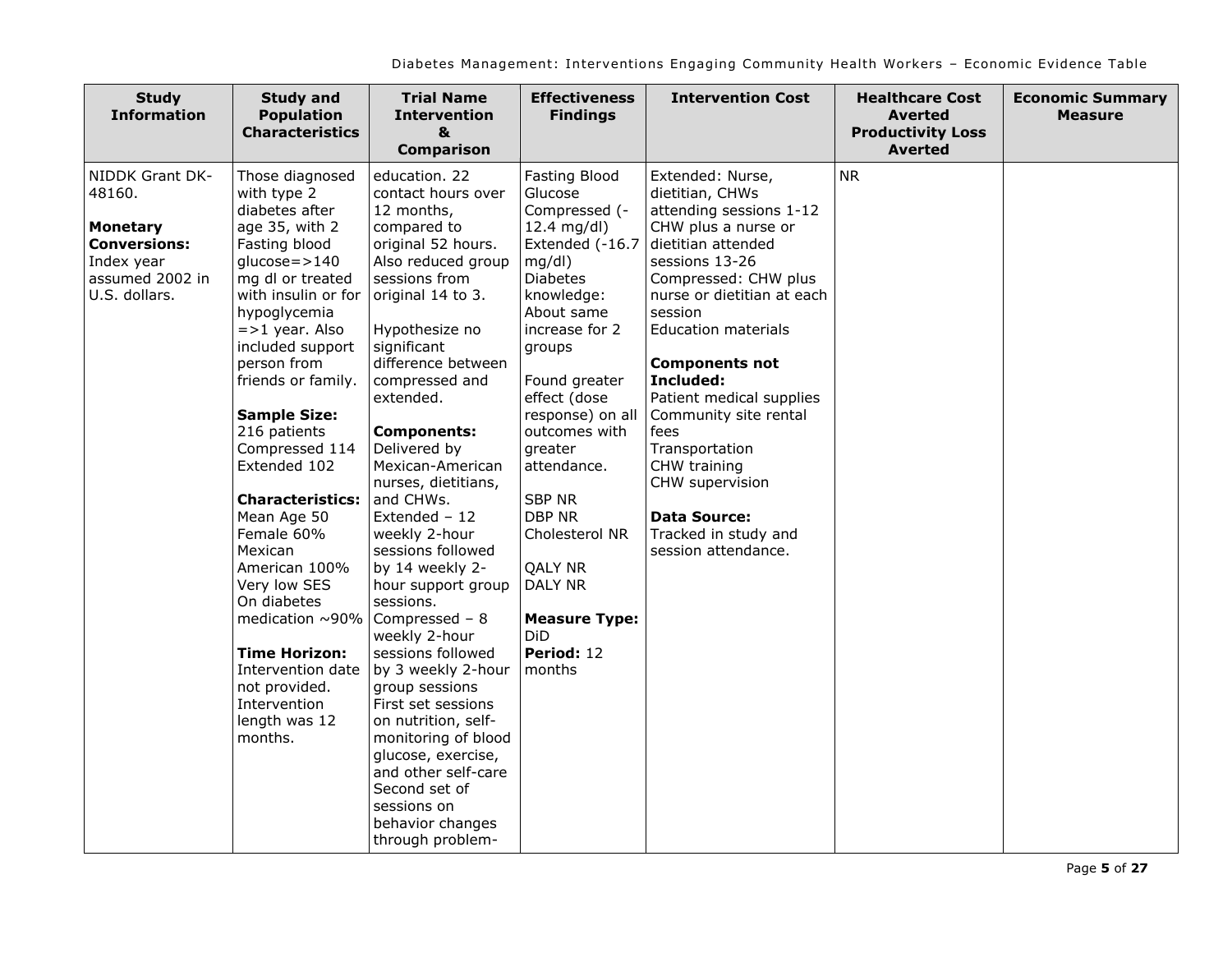| <b>Study</b><br><b>Information</b> | <b>Study and</b><br><b>Population</b><br><b>Characteristics</b> | <b>Trial Name</b><br><b>Intervention</b><br>$\mathbf{a}$<br><b>Comparison</b>                                                                                                                                                                                                                                                                                                                                                                                                                                                                                                                                                        | <b>Effectiveness</b><br><b>Findings</b> | <b>Intervention Cost</b> | <b>Healthcare Cost</b><br><b>Averted</b><br><b>Productivity Loss</b><br><b>Averted</b> | <b>Economic Summary</b><br><b>Measure</b> |
|------------------------------------|-----------------------------------------------------------------|--------------------------------------------------------------------------------------------------------------------------------------------------------------------------------------------------------------------------------------------------------------------------------------------------------------------------------------------------------------------------------------------------------------------------------------------------------------------------------------------------------------------------------------------------------------------------------------------------------------------------------------|-----------------------------------------|--------------------------|----------------------------------------------------------------------------------------|-------------------------------------------|
|                                    |                                                                 | solving and food<br>preparation<br>demonstrations.<br>Transportation<br>provided to<br>sessions.<br>Food preparation<br>demonstrations and<br>food items served.<br>Grocery shopping<br>trips with dietitian.<br><b>CHW Activities:</b><br>Not reported in this<br>paper. May be<br>similar to<br>description in<br>Brown et al 1999,<br>2002. Unclear<br>whether CHW<br>played more than<br>support role in the<br>present<br>intervention.<br><b>Supervisor and</b><br><b>Activities:</b><br>Not reported<br><b>Other</b><br><b>Components:</b><br>No.<br><b>Team-based</b><br>Care:<br>No<br><b>Other Team</b><br><b>Members:</b> |                                         |                          |                                                                                        |                                           |
|                                    |                                                                 |                                                                                                                                                                                                                                                                                                                                                                                                                                                                                                                                                                                                                                      |                                         |                          |                                                                                        |                                           |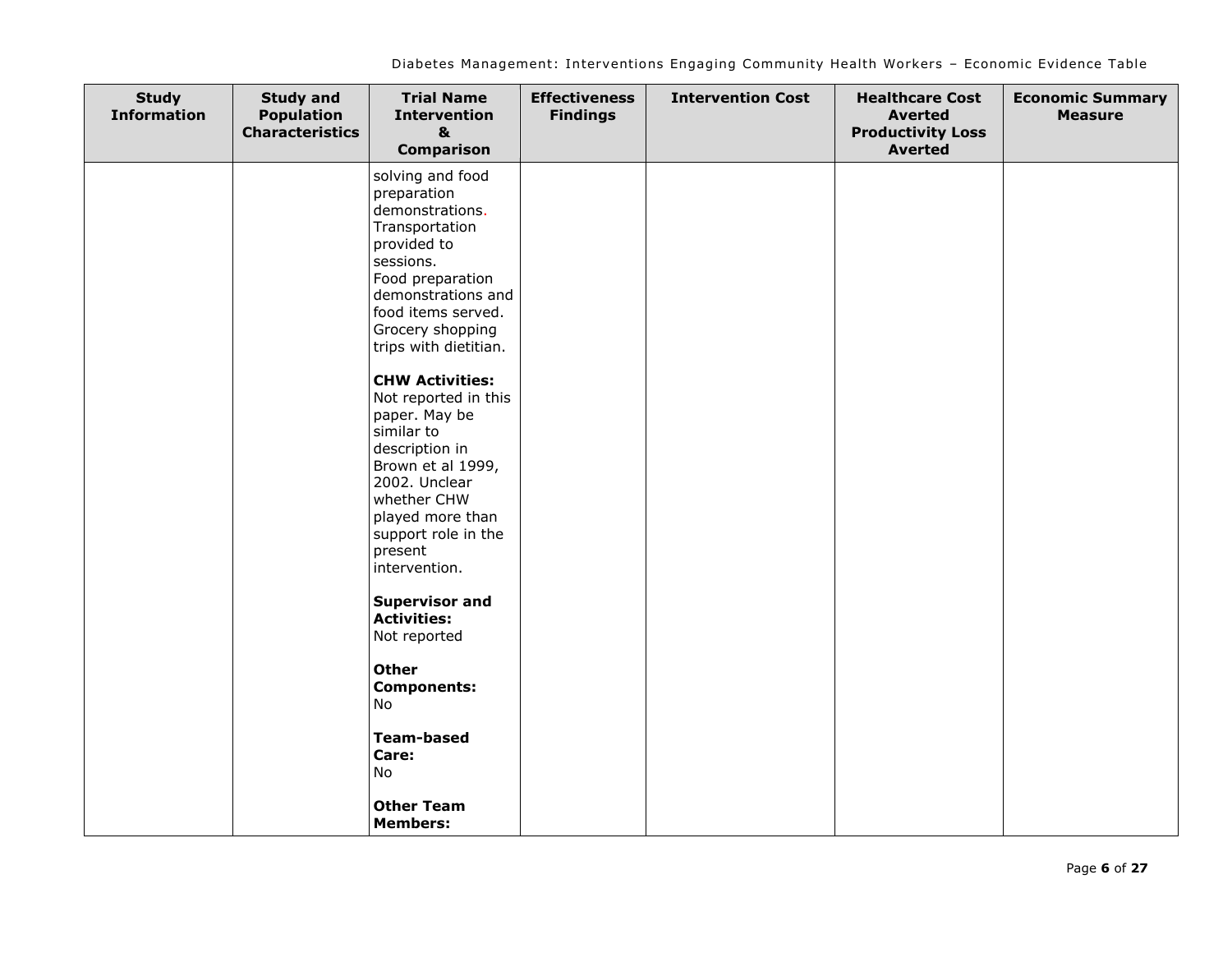| <b>Study</b><br><b>Information</b>                                                                                                               | <b>Study and</b><br><b>Population</b><br><b>Characteristics</b>                                                     | <b>Trial Name</b><br><b>Intervention</b><br>&<br><b>Comparison</b>                                                                                            | <b>Effectiveness</b><br><b>Findings</b>                                                                 | <b>Intervention Cost</b>                                                                                                                                       | <b>Healthcare Cost</b><br><b>Averted</b><br><b>Productivity Loss</b><br><b>Averted</b>                                    | <b>Economic Summary</b><br><b>Measure</b>                                                                                                                       |
|--------------------------------------------------------------------------------------------------------------------------------------------------|---------------------------------------------------------------------------------------------------------------------|---------------------------------------------------------------------------------------------------------------------------------------------------------------|---------------------------------------------------------------------------------------------------------|----------------------------------------------------------------------------------------------------------------------------------------------------------------|---------------------------------------------------------------------------------------------------------------------------|-----------------------------------------------------------------------------------------------------------------------------------------------------------------|
|                                                                                                                                                  |                                                                                                                     | Nurses and<br>dietitians<br><b>Comparison:</b><br>Extended<br>intervention                                                                                    |                                                                                                         |                                                                                                                                                                |                                                                                                                           |                                                                                                                                                                 |
| Author (Year):<br>Brown et al. (2012)<br>Design: Model<br>based on Pre to                                                                        | Location:<br>Laredo, TX.<br><b>Setting: Homes</b><br>and primary care.                                              | Webb County-part<br>of the University of<br><b>Texas Community</b><br>Outreach (UTCO)<br>program.                                                             | Proportion with<br>controlled A1c<br>$(<=7\%)$<br>increased from<br>0 to $60%$ .                        | Cost per patient within<br>sample ( $n=30$ ) for 18<br>months \$1175.63<br>Scaled cost per patient                                                             | <b>Healthcare cost</b><br>per patient per<br>vear:<br>included in cost per<br>QALY estimate but not   Cost-effectiveness: | Modeled based on<br>Archimedes-Diabetes<br>model.                                                                                                               |
| Post Study<br><b>Economic</b><br>Method: Cost per<br>QALY gained.                                                                                | <b>Population:</b><br>Hispanics age<br>$=$ >18 with type 2<br>diabetes. Poor<br>baseline glycemic                   | <b>Intervention:</b><br>Analysis of an<br>existing and<br>ongoing<br>intervention. CHW-                                                                       | Baseline mean<br>A1c 10.03.<br>Mean reduction<br>A1c 2.7.                                               | per year adjusted for<br>real-world count of<br>participants<br>During intervention \$559<br>Post intervention<br>\$140.63                                     | reported separately as $(3\%$ discount)<br>part of the<br>diabetes.<br><b>Productivity:</b>                               | <b>Entire Population</b><br>Archimedes model for \$33,319 over 20 years<br>\$130,272 for 5 years<br>\$56,009 for 10 years                                       |
| <b>Funding Source:</b><br><b>Texas Diabetes</b><br>Council 2011-<br>035171-001 and<br>MD000170 P20<br>funded by the<br><b>National Institute</b> | control for<br>analysis<br>inclusion. Most<br>from Mercy<br>Clinic, Laredo.<br>Also required<br>$=$ > 30 years age, | led counseling and<br>education for self-<br>management of<br>diabetes delivered<br>in homes and<br>primary care.                                             | <b>Measure Type:</b><br>Pre-post from<br>trial.<br>Lifetime                                             | <b>Component Included</b><br>in Cost:<br>Staff salaries, CHW<br>wages, CHW training,<br>supplies, volunteer time,<br>fringe benefits, home                     | <b>NR</b><br><b>Other Economic</b><br><b>Costs Averted:</b><br><b>NR</b>                                                  | Sensitivity<br>Post intervention cost<br>at 25%<br>\$21,977 over 20 years<br>Post intervention cost<br>at 75%<br>\$45,696 over 20 years                         |
| on Minority Health<br>and Health<br>Disparities.<br><b>Monetary</b><br><b>Conversions:</b>                                                       | baseline and<br>endpoint A1c plus<br>program<br>participation for<br>inclusion in<br>analysis, and                  | <b>Components:</b><br>Delivered by 5<br>State-certified<br>CHWs and 1 Nurse<br>Educator.<br>Classroom health                                                  | outcomes<br>modeled using<br>Archimedes<br>based on<br>reduction in<br>A1c.                             | visits plus scheduling<br>time, travel cost, cost of<br>classes/sessions based<br>on time, materials, and<br>venue. Participant time<br>valued at average wage |                                                                                                                           | <b>Comments:</b><br>Unclear whether<br>criteria for inclusion in<br>analysis poses<br>selection bias.                                                           |
| Index year 2010 in<br>U.S. dollars.                                                                                                              | $=$ >1 home visit.<br>Sample Size: 30<br>patients from trial<br>in analysis.<br>Modeled for<br>6,551                | education $-$ by<br>CHW and Nurse<br>Nutrition classes -<br><b>CHW</b> and Nurse<br>teach diabetes self-<br>management<br>Exercise classes -<br>CHW and Nurse | Reduction in<br>mean risk:<br>MI 2.6%; Foot<br>ulcers 5.6%;<br>Foot amputation<br>3.5%<br>QALY increase | rate for area.<br><b>Components not</b><br>Included:<br>CHW supervision and<br>training not mentioned                                                          |                                                                                                                           | Average baseline A1c<br>was 9% for this<br>Hispanic population<br>implying gains are<br>probably<br>underestimated.<br>Cannot determine<br>contribution of CHWs |
|                                                                                                                                                  |                                                                                                                     |                                                                                                                                                               | by 394.92 or                                                                                            | <b>Data Source:</b>                                                                                                                                            |                                                                                                                           |                                                                                                                                                                 |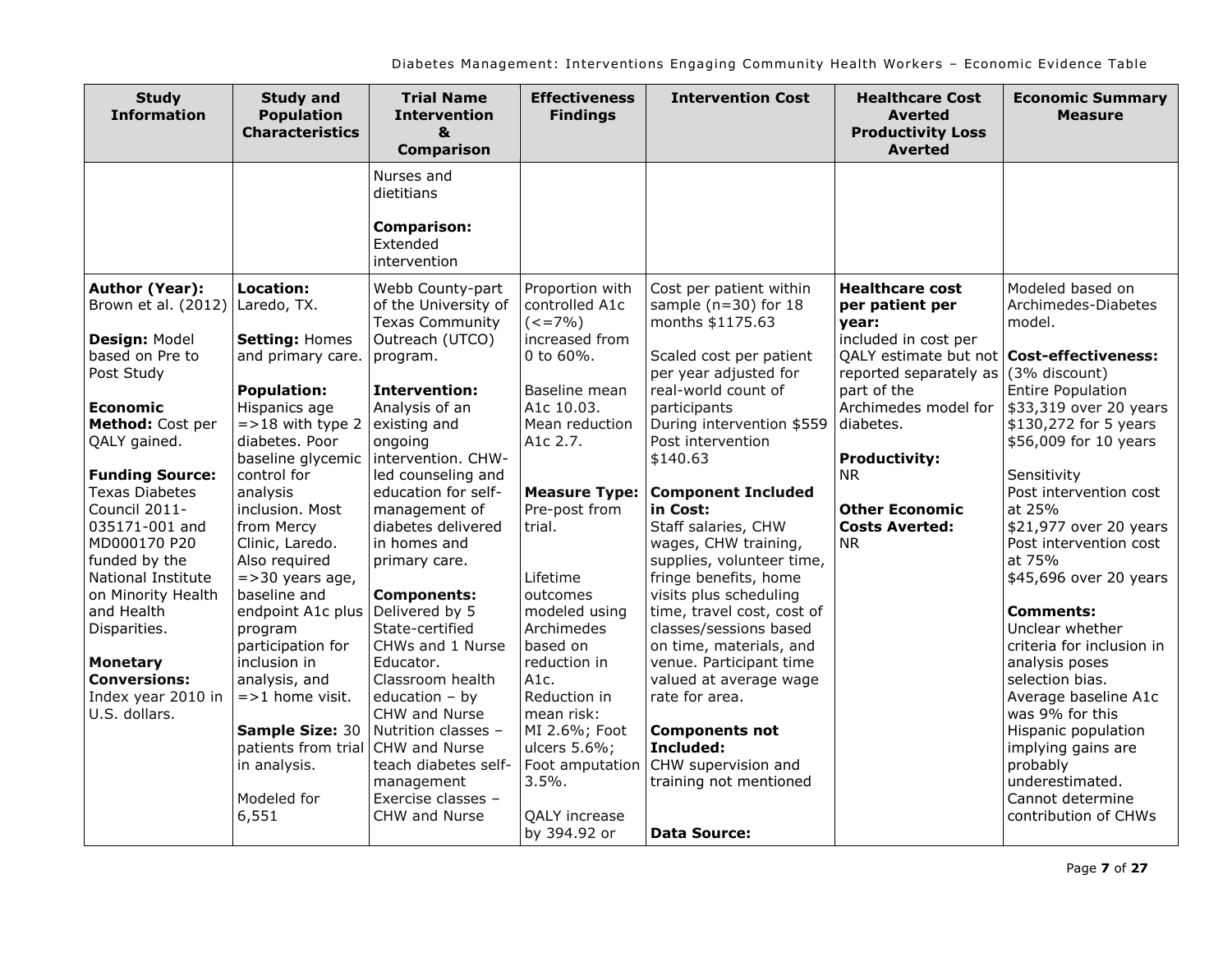| <b>Study</b><br><b>Information</b> | <b>Study and</b><br><b>Population</b><br><b>Characteristics</b>                                                                                                                                                                                                                                                    | <b>Trial Name</b><br><b>Intervention</b><br>&<br><b>Comparison</b>                                                                                                                                                                                                                                                                                                                                                                                                                                                                                                                                                                                                   | <b>Effectiveness</b><br><b>Findings</b>                                           | <b>Intervention Cost</b>                    | <b>Healthcare Cost</b><br><b>Averted</b><br><b>Productivity Loss</b><br><b>Averted</b> | <b>Economic Summary</b><br><b>Measure</b> |
|------------------------------------|--------------------------------------------------------------------------------------------------------------------------------------------------------------------------------------------------------------------------------------------------------------------------------------------------------------------|----------------------------------------------------------------------------------------------------------------------------------------------------------------------------------------------------------------------------------------------------------------------------------------------------------------------------------------------------------------------------------------------------------------------------------------------------------------------------------------------------------------------------------------------------------------------------------------------------------------------------------------------------------------------|-----------------------------------------------------------------------------------|---------------------------------------------|----------------------------------------------------------------------------------------|-------------------------------------------|
|                                    | participants in<br>program<br><b>Characteristics</b><br>$(n=30):$<br>Mean Age 48-52<br>Male 87%<br>Mexican<br>American 100%<br>Baseline A1c 9.5<br>to 10.5%<br><b>Time Horizon:</b><br>Oct 2009 to Jan<br>2010. Data from<br>follow up through<br>January 15,<br>2011.<br>Intervention<br>length was 18<br>months. | provide venues and<br>social support<br>Counseling sessions<br>$-1-1$ by CHW for<br>self-management<br>and diabetes<br>education, also<br>facilitate group<br>sessions<br>Home visits - CHWs<br>reinforce themes<br>from classes,<br>develop cues to<br>action, and discuss<br>classes to attend,<br>help remove<br>barriers.<br><b>Supervisor and</b><br><b>Activities:</b><br><b>NR</b><br><b>Other</b><br><b>Components:</b><br>No<br><b>Team-based</b><br>Care:<br>No<br><b>Team Members:</b><br>CHW, Nurse<br>Educator and<br>Project Director<br>Volunteers included<br>dietitian, Zumba<br>instructor, and<br>university students.<br><b>Comparison: None</b> | 0.06 per capita<br>$(n=6551)$<br><b>SBP NR</b><br><b>DBP NR</b><br>Cholesterol NR | Tracked in study and<br>session attendance. |                                                                                        | to effects and cost-<br>effectiveness     |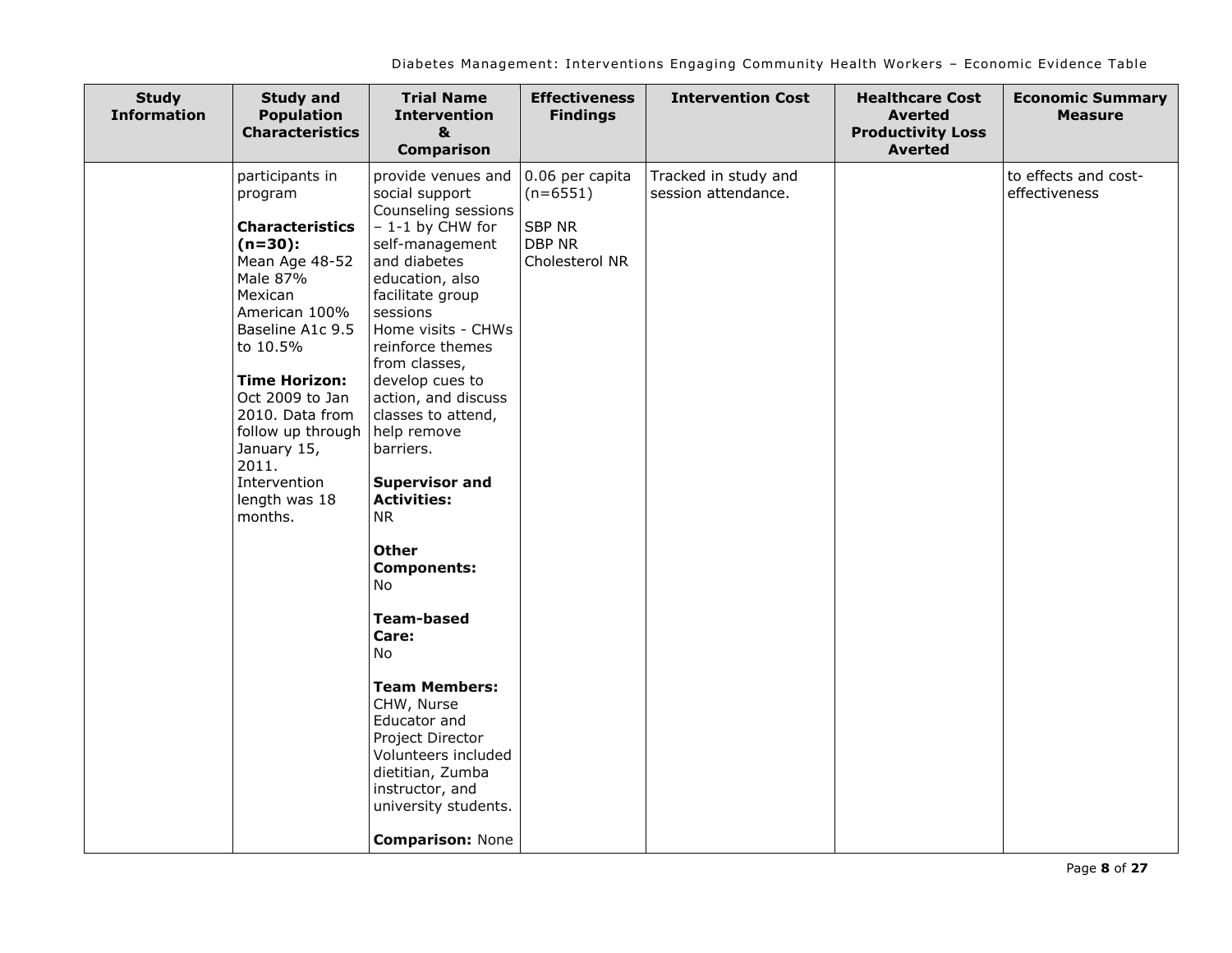| <b>Study</b><br><b>Information</b>                                                       | <b>Study and</b><br><b>Population</b><br><b>Characteristics</b>                                                                          | <b>Trial Name</b><br><b>Intervention</b><br>&<br><b>Comparison</b>                                                                                                                                   | <b>Effectiveness</b><br><b>Findings</b>                                                                   | <b>Intervention Cost</b>                                                                                                       | <b>Healthcare Cost</b><br><b>Averted</b><br><b>Productivity Loss</b><br><b>Averted</b> | <b>Economic Summary</b><br><b>Measure</b>                      |
|------------------------------------------------------------------------------------------|------------------------------------------------------------------------------------------------------------------------------------------|------------------------------------------------------------------------------------------------------------------------------------------------------------------------------------------------------|-----------------------------------------------------------------------------------------------------------|--------------------------------------------------------------------------------------------------------------------------------|----------------------------------------------------------------------------------------|----------------------------------------------------------------|
| <b>Author (Year):</b><br>Culica et al. (2007)                                            | Location: Dallas,<br>TX.                                                                                                                 | Community<br>Diabetes Education<br>(CoDE)                                                                                                                                                            | Mean of<br>outcomes                                                                                       | Cost per patient per year<br>\$461                                                                                             | <b>Healthcare cost</b><br>per patient per<br>year:                                     | <b>No summary</b><br>estimates included                        |
| Design: Before<br>after                                                                  | Setting: Health<br>Center, Central<br><b>Dallas Ministries</b><br>Community                                                              | <b>Intervention:</b><br>Patients referred to<br>CoDE by CDM-CHS                                                                                                                                      | 12 month A1c<br>8.22 to 7.14<br>$(n=55$ with<br>records)                                                  | <b>Component Included</b><br>in Cost:<br>1 CHW Educator salary<br>\$82                                                         | <b>NR</b><br><b>Productivity</b><br>NR.                                                | <b>Comments:</b><br>Single CHW teamed<br>with clinic physician |
| <b>Economic</b><br>Method: Cost of<br>intervention                                       | <b>Health Services</b><br>(CDM-CHS) clinic.                                                                                              | physicians. Must be<br>clinic patients. The<br>clinic follows Texas                                                                                                                                  | 8.14 to 7.0<br>$(n=36$ who<br>attended all                                                                | Patient medical supplies<br>\$260<br>Study supplies \$119                                                                      | <b>Other Economic</b><br><b>Costs Averted</b>                                          | able to reduce A1c.                                            |
| <b>Funding Source:</b><br>None.                                                          | <b>Population</b><br>Clinic patients<br>Age $=$ > 18 with<br>diabetes type 1                                                             | Department of<br>Health algorithms<br>for diabetes<br>treatment, and has                                                                                                                             | visits)<br>12 month BMI<br>31.73 to 30.38                                                                 | Note per patient contact<br>time is 7 hours<br>maximum over 12<br>months                                                       | <b>NR</b>                                                                              |                                                                |
| <b>Monetary</b><br><b>Conversions:</b><br>Index year<br>assumed 2005 in<br>U.S. dollars. | or 2, stable blood<br>pressure, and<br>referred by<br>physician.<br><b>Sample Size:</b><br>Initial 162                                   | physician services,<br>pharmacy, home<br>testing supplies,<br>and labs for<br>nominal fee.<br><b>CoDE</b>                                                                                            | $(n=55$ with<br>records)<br>31.22 to 31.12<br>$(n=36$ who<br>attended all<br>visits)                      | <b>Components not</b><br>Included:<br>Community site rental<br>fees<br>CHW training<br>CHW supervision                         |                                                                                        |                                                                |
|                                                                                          | Drop-outs 35<br>With 12-month<br>A1c 55<br><b>Characteristics:</b>                                                                       | <b>Components and</b><br><b>Activities:</b><br>Single bilingual<br>CHWs directly<br>supervised by CDM-<br>CHS physicians. All                                                                        | 12 month Blood<br>Pressure<br>Mean Systolic<br><b>BP/Diastolic BP</b><br>$<$ 130/80 and<br>did not change | Development of patient<br>materials<br>Monthly meetings among<br>CoDE director, all staff,<br>and CHWs to review<br>processes. |                                                                                        |                                                                |
|                                                                                          | Years since<br>diagnosis 6.5<br>years<br>Mean Age 48<br>Female 64%<br>Mexican<br>American 78%<br>African American<br>15%<br>Caucasian 6% | treatment after<br>physician approval.<br>Provide patients<br>education on self-<br>managed care and<br>case management.<br>Certified by State<br>and with high<br>school equivalency.<br>Trained by | <b>Diabetes</b><br>knowledge: NR<br>Cholesterol NR<br><b>QALY NR</b><br>DALY NR<br><b>Measure Type:</b>   | Data Source:<br>Tracked in study and<br>session attendance.                                                                    |                                                                                        |                                                                |
|                                                                                          | Asian 1%<br>Very low SES                                                                                                                 | registered dietitians<br>and certified<br>diabetes educators                                                                                                                                         | Before after                                                                                              |                                                                                                                                |                                                                                        |                                                                |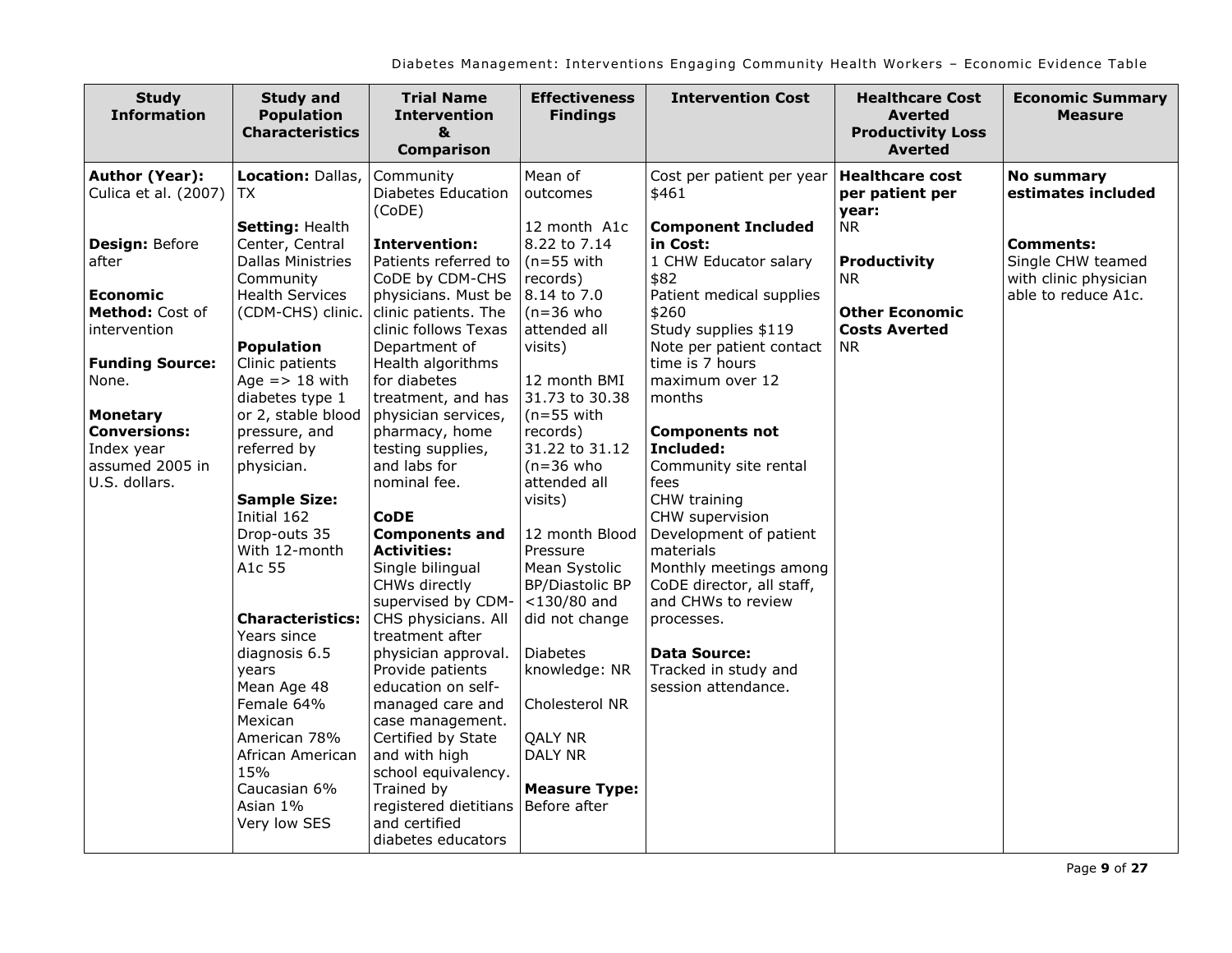| <b>Study</b><br><b>Information</b> | <b>Study and</b><br><b>Population</b><br><b>Characteristics</b>                                                | <b>Trial Name</b><br><b>Intervention</b><br>$\mathbf{a}$<br><b>Comparison</b>                                                                                                                                                                                                                                                                                                                                                                                                                                                                                                                                                                                                                                        | <b>Effectiveness</b><br><b>Findings</b> | <b>Intervention Cost</b> | <b>Healthcare Cost</b><br><b>Averted</b><br><b>Productivity Loss</b><br><b>Averted</b> | <b>Economic Summary</b><br><b>Measure</b> |
|------------------------------------|----------------------------------------------------------------------------------------------------------------|----------------------------------------------------------------------------------------------------------------------------------------------------------------------------------------------------------------------------------------------------------------------------------------------------------------------------------------------------------------------------------------------------------------------------------------------------------------------------------------------------------------------------------------------------------------------------------------------------------------------------------------------------------------------------------------------------------------------|-----------------------------------------|--------------------------|----------------------------------------------------------------------------------------|-------------------------------------------|
|                                    | <b>Time Horizon:</b><br>Recruitment July<br>2003 to March<br>2005.<br>Intervention<br>length was 24<br>months. | at no cost (12 hors<br>class and 5 hours<br>1-1). Volunteer<br>endocrinologist<br>trained CHW on<br>diabetes, meal<br>planning, dietary<br>assessment (10<br>hours 1-1). CHW<br>passed written<br>exam.<br>Monthly case<br>conferences and<br>weekly chart<br>reviews with<br>physician.<br>CoDE protocol<br>developed by CHW<br>and<br>endocrinologist. 7<br>clinic visits total,<br>with first 3 at 60<br>minutes, and<br>quarterly at 30-60<br>minutes. Indefinite<br>quarterly follow-ups<br>after 12 months.<br>CHW recorded<br>vitals,<br>measurements,<br>medication<br>compliance, foot<br>exam, meal plans,<br>goals, diabetes<br>education and<br>skills, lifestyle<br>changes, primary<br>goal selection. |                                         |                          |                                                                                        |                                           |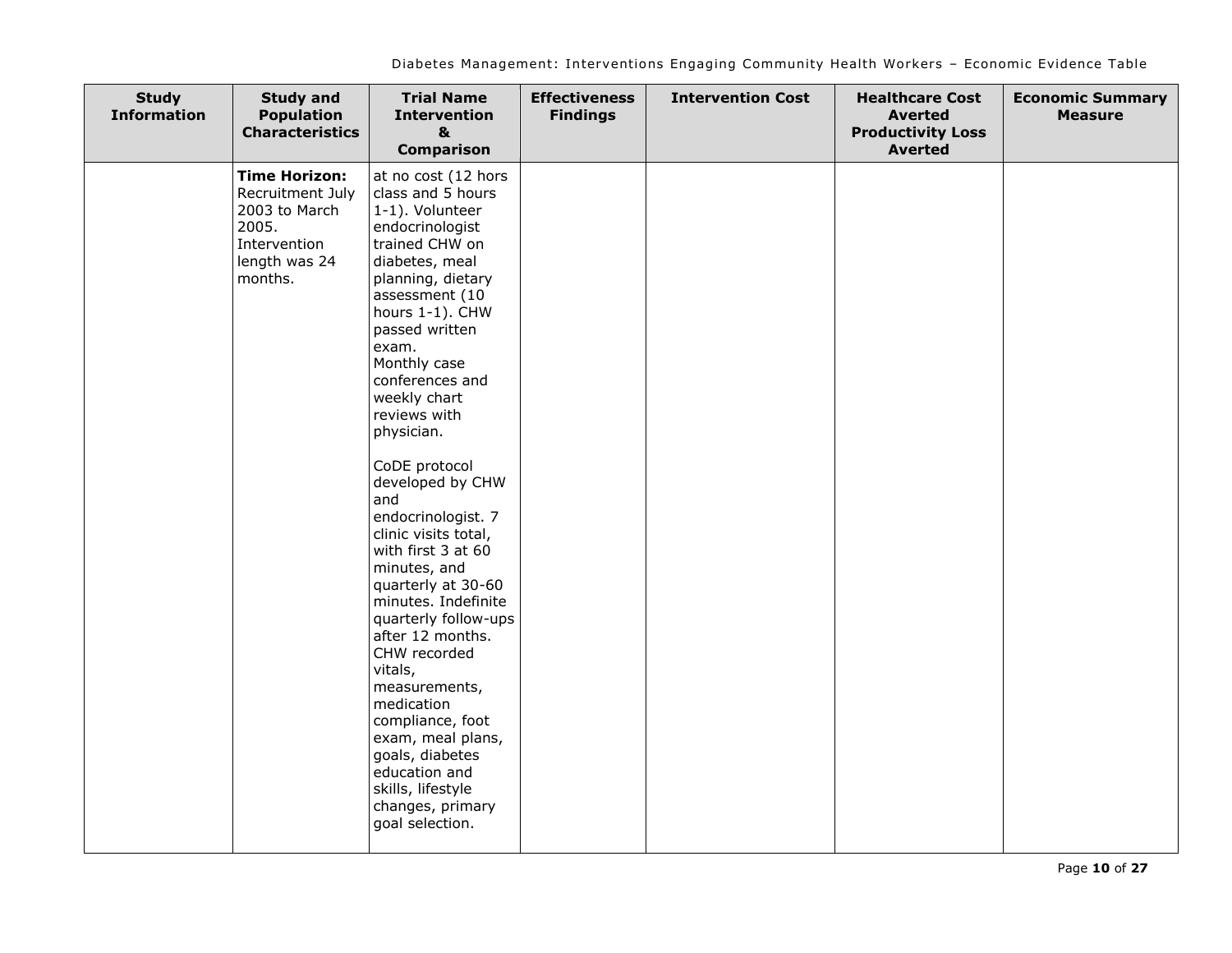| <b>Study</b><br><b>Information</b>                                                                                                                                                                                                                                                 | <b>Study and</b><br><b>Population</b><br><b>Characteristics</b>                                                                                                                                                                                                                                                     | <b>Trial Name</b><br><b>Intervention</b><br>&<br><b>Comparison</b>                                                                                                                                                                                                                                                                                                            | <b>Effectiveness</b><br><b>Findings</b>                                                                                                                                                                                                                                                             | <b>Intervention Cost</b>                                                                                                                                        | <b>Healthcare Cost</b><br><b>Averted</b><br><b>Productivity Loss</b><br><b>Averted</b>                                                   | <b>Economic Summary</b><br><b>Measure</b> |
|------------------------------------------------------------------------------------------------------------------------------------------------------------------------------------------------------------------------------------------------------------------------------------|---------------------------------------------------------------------------------------------------------------------------------------------------------------------------------------------------------------------------------------------------------------------------------------------------------------------|-------------------------------------------------------------------------------------------------------------------------------------------------------------------------------------------------------------------------------------------------------------------------------------------------------------------------------------------------------------------------------|-----------------------------------------------------------------------------------------------------------------------------------------------------------------------------------------------------------------------------------------------------------------------------------------------------|-----------------------------------------------------------------------------------------------------------------------------------------------------------------|------------------------------------------------------------------------------------------------------------------------------------------|-------------------------------------------|
|                                                                                                                                                                                                                                                                                    |                                                                                                                                                                                                                                                                                                                     | <b>Supervisor and</b><br><b>Activities:</b><br>Clinic physician<br><b>Team-based</b><br>Care:<br>Yes<br><b>Other Team</b><br><b>Members:</b><br>Clinic physician<br><b>Comparison: No</b><br>comparison                                                                                                                                                                       |                                                                                                                                                                                                                                                                                                     |                                                                                                                                                                 |                                                                                                                                          |                                           |
| Author (Year):<br>Esperat et al.<br>(2012)<br>Design: Pre post<br><b>Economic</b><br><b>Method:</b><br>Intervention cost.<br><b>Funding Source:</b><br>HHS HRSA Grant<br>#H4MHP 11079.<br><b>Monetary</b><br><b>Conversions:</b><br>Index year<br>assumed 2010 in<br>U.S. dollars. | Location:<br>Lubbock, TX<br>Setting: CHWs<br>home visits and<br>care in<br>Community<br>Health Center.<br><b>Population</b><br>Patients from<br>Community<br><b>Health Center</b><br>with diabetes,<br>high blood<br>pressure,<br>asthma, obesity,<br>depression<br>referred by family<br>nurse<br>practitioners to | <b>Intervention:</b><br>Transformacion<br>Para Salud (TPS)<br>Family nurse<br>practitioners (FNP)<br>teamed with CHWs<br>for chronic care<br>self-management.<br>CHW met monthly<br>with FNP to discuss<br>specific patients<br>and challenges.<br>Senior FNP<br>supervised CHWs.<br>CHWs met weekly<br>with project<br>Coordinator to<br>discuss patient's<br>non-health and | Change in mean<br>of outcomes<br>6 month change<br>A1c reduced 0.7<br>pct pt<br>BP reduced<br>significantly but<br>no details<br>provided<br>Total<br>cholesterol,<br>LDL, and HDL<br>were slightly<br>and<br>insignificantly<br>decreased, but<br>no details.<br>Improvements<br>in self-efficacy, | Annual cost for<br>intervention per patient<br>for all chronic diseases<br>\$6361<br>Included in cost:<br>No details provided.<br>Data Source:<br>Not reported. | <b>Healthcare Cost:</b><br><b>NR</b><br><b>Productivity:</b><br><b>NR</b><br><b>Other Economic</b><br><b>Costs Averted:</b><br><b>NR</b> | <b>No summary</b><br>measure estimated    |
|                                                                                                                                                                                                                                                                                    | intervention.<br><b>Sample Size:</b><br>Intervention 152                                                                                                                                                                                                                                                            | immediate needs<br>(food, shelter).<br>CHWs taught and<br>assisted patients                                                                                                                                                                                                                                                                                                   | diet plans, and<br>fruits, exercise,<br>blood sugar<br>testing, and                                                                                                                                                                                                                                 |                                                                                                                                                                 |                                                                                                                                          |                                           |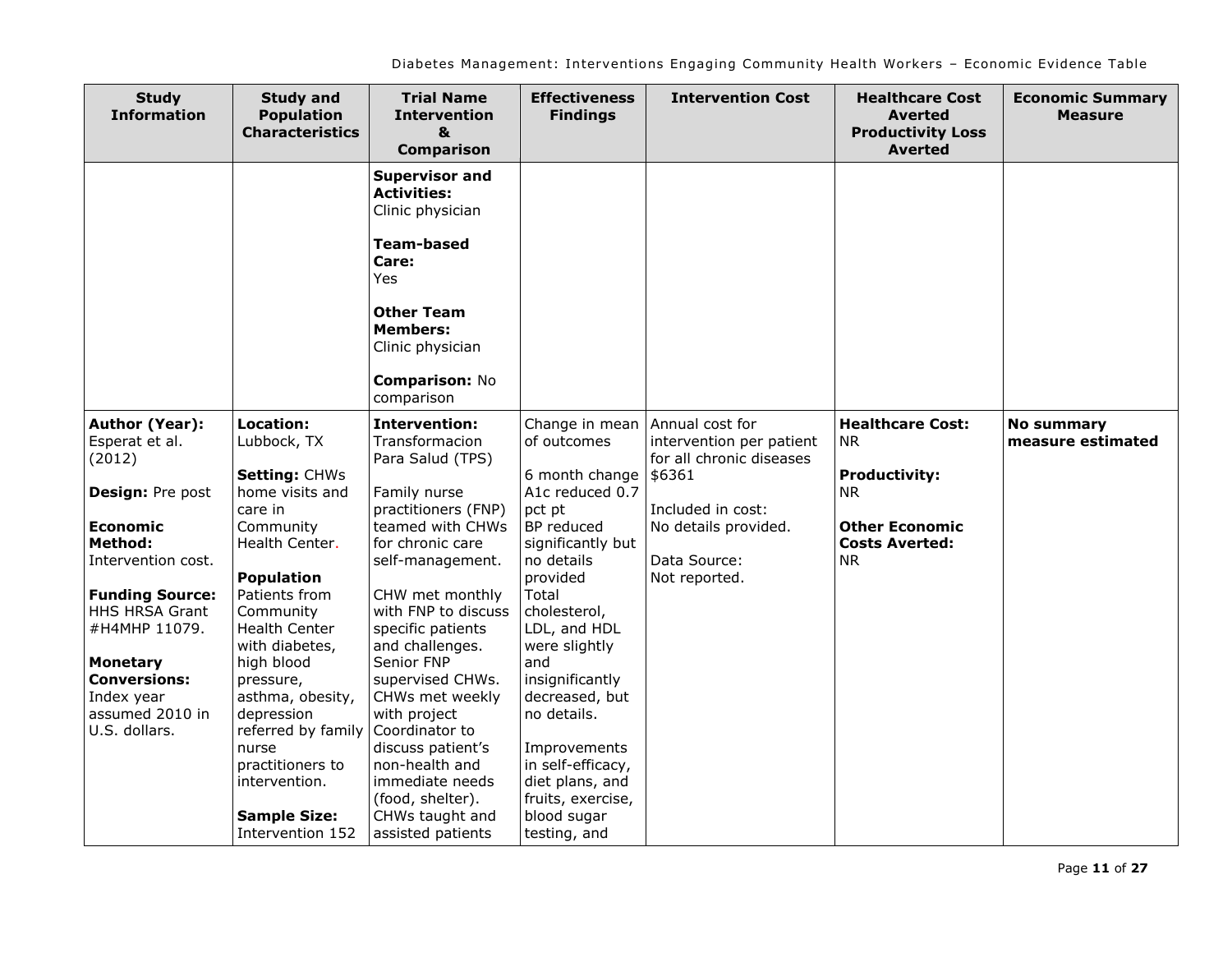| <b>Study</b><br><b>Information</b> | <b>Study and</b><br><b>Population</b><br><b>Characteristics</b>                                                          | <b>Trial Name</b><br><b>Intervention</b><br>&<br><b>Comparison</b>                                                                                                                                                                                                                                                                                                                                                                                                                                                                                                                                                                                                                | <b>Effectiveness</b><br><b>Findings</b>                                 | <b>Intervention Cost</b> | <b>Healthcare Cost</b><br><b>Averted</b><br><b>Productivity Loss</b><br><b>Averted</b> | <b>Economic Summary</b><br><b>Measure</b> |
|------------------------------------|--------------------------------------------------------------------------------------------------------------------------|-----------------------------------------------------------------------------------------------------------------------------------------------------------------------------------------------------------------------------------------------------------------------------------------------------------------------------------------------------------------------------------------------------------------------------------------------------------------------------------------------------------------------------------------------------------------------------------------------------------------------------------------------------------------------------------|-------------------------------------------------------------------------|--------------------------|----------------------------------------------------------------------------------------|-------------------------------------------|
|                                    | <b>Characteristics:</b><br>Not reported<br><b>Time Horizon:</b><br>No dates<br>provided. 6<br>months change<br>reported. | with access to<br>community health<br>and social<br>resources.<br>Each CHW handled<br>50 patients. Home<br>visits: weekly in<br>first month, bi-<br>weekly in 2nd<br>month, followed by<br>monthly.<br>Augmented with<br>phone calls.<br>Visits used to<br>assess skills and<br>knowledge, impart<br>knowledge about<br>chronic disease and<br>self-care, facilitate<br>access to social and<br>other support<br>services, establish<br>goals, and measure<br>progress. Patients<br>weaned off<br>program when<br>determined to be<br>ready. Support<br>group formed from<br>former program<br>participants.<br><b>Supervisor and</b><br><b>Activities:</b><br>Nurse Practitioner | vegetable<br>intake. No<br>details.<br><b>Measure Type:</b><br>Pre post |                          |                                                                                        |                                           |
|                                    |                                                                                                                          | <b>Team-based</b><br>Care:                                                                                                                                                                                                                                                                                                                                                                                                                                                                                                                                                                                                                                                        |                                                                         |                          |                                                                                        |                                           |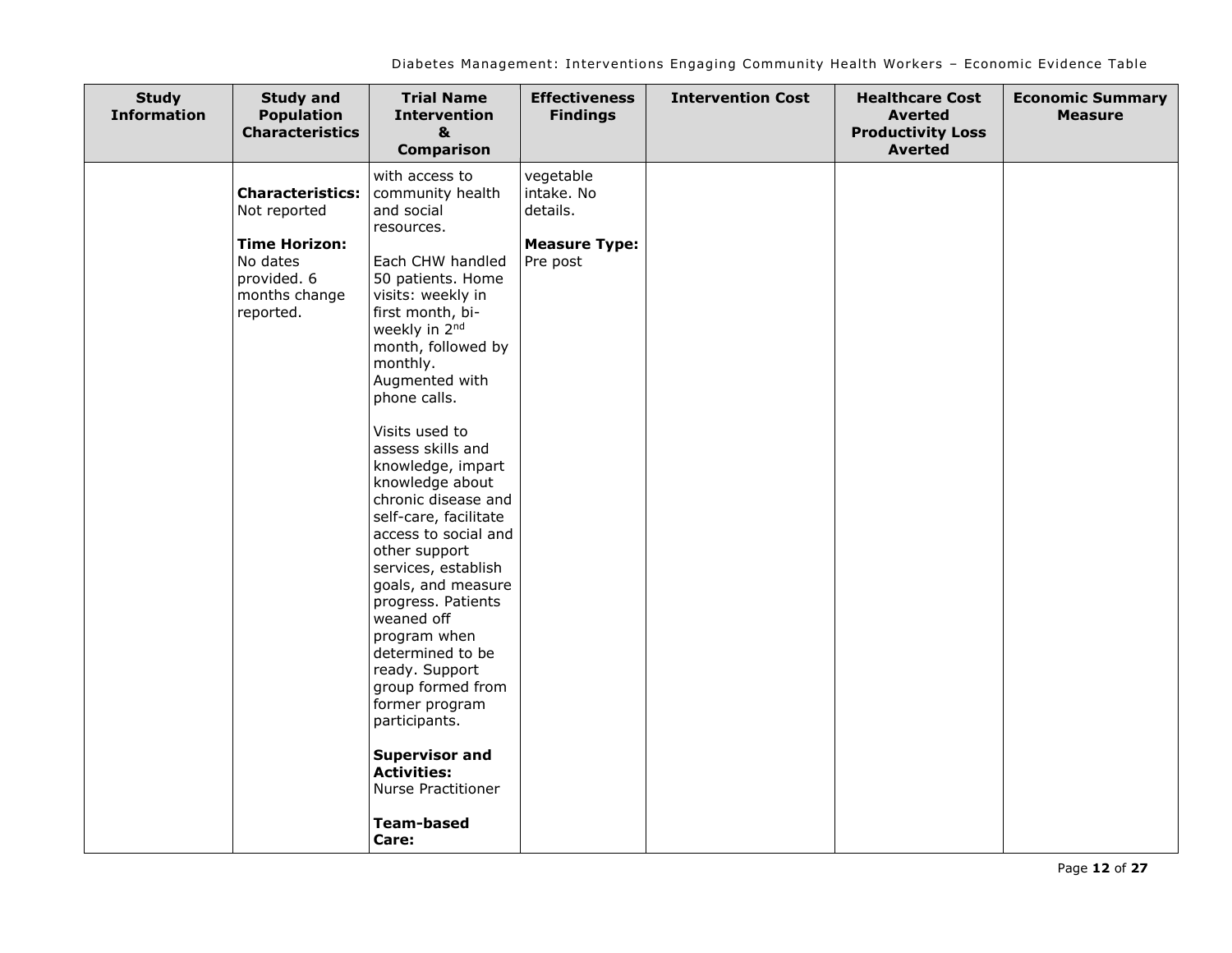| <b>Study</b><br><b>Information</b>                                                                                                                                                                                 | <b>Study and</b><br><b>Population</b><br><b>Characteristics</b>                                                                                                                                                                                   | <b>Trial Name</b><br><b>Intervention</b><br>&<br><b>Comparison</b>                                                                                                                                                                                                                                                      | <b>Effectiveness</b><br><b>Findings</b>                                                                                                                                                                                     | <b>Intervention Cost</b>                                                                                                                                                                                                                                                         | <b>Healthcare Cost</b><br><b>Averted</b><br><b>Productivity Loss</b><br><b>Averted</b>                                                                                                                                                  | <b>Economic Summary</b><br><b>Measure</b>                                                                                                                                                                                                                                                               |
|--------------------------------------------------------------------------------------------------------------------------------------------------------------------------------------------------------------------|---------------------------------------------------------------------------------------------------------------------------------------------------------------------------------------------------------------------------------------------------|-------------------------------------------------------------------------------------------------------------------------------------------------------------------------------------------------------------------------------------------------------------------------------------------------------------------------|-----------------------------------------------------------------------------------------------------------------------------------------------------------------------------------------------------------------------------|----------------------------------------------------------------------------------------------------------------------------------------------------------------------------------------------------------------------------------------------------------------------------------|-----------------------------------------------------------------------------------------------------------------------------------------------------------------------------------------------------------------------------------------|---------------------------------------------------------------------------------------------------------------------------------------------------------------------------------------------------------------------------------------------------------------------------------------------------------|
|                                                                                                                                                                                                                    |                                                                                                                                                                                                                                                   | Yes<br><b>Other Team</b><br><b>Members:</b><br>Project coordinator,<br>physicians,<br>dietitians<br><b>Comparison:</b><br>None                                                                                                                                                                                          |                                                                                                                                                                                                                             |                                                                                                                                                                                                                                                                                  |                                                                                                                                                                                                                                         |                                                                                                                                                                                                                                                                                                         |
| <b>Author (Year):</b><br>Gilmer et al.<br>(2007)                                                                                                                                                                   | Location:<br>Original program<br>in San Diego, CA.                                                                                                                                                                                                | Project DULCE<br>modeled.                                                                                                                                                                                                                                                                                               | <b>CORE-Diabetes</b><br>Model based on<br>15 Markov                                                                                                                                                                         | Cost per patient (Year 1)<br>\$662                                                                                                                                                                                                                                               | <b>Healthcare cost</b><br>per patient<br>per year:                                                                                                                                                                                      | Modeled based on<br>CORE-Diabetes model.                                                                                                                                                                                                                                                                |
| Linked to<br>Gilmer et al.<br>(2005)<br>Design: Model<br>based on ongoing<br>program<br><b>Economic</b><br>Method: Modeled<br>Cost-effectiveness<br>(Cost per QALY)<br><b>Funding Source:</b><br>Novo Nordisk Inc. | Setting: Original<br>program in<br>multiple health<br>centers.<br><b>Population</b><br>Four cohorts of<br>patients from<br>Project Dulce<br>chosen based on<br>insurance status.<br><b>Sample Size:</b><br>Uninsured 760<br><b>County Medical</b> | <b>Intervention:</b><br>Clinical Team led by<br>registered<br>nurse/diabetes<br>educator (RN),<br>bicultural/bilingual<br>medical assistant<br>(MA), and<br>bilingual/bicultural<br>registered dietitian<br>(RD). RN trained by<br>endocrinologist in<br>stepped<br>pharmacological<br>treatment of<br>diabetes to meet | submodels for<br>diabetes<br>complications.<br>Randomness in<br>events but no<br>uncertainty in<br>parameter<br>values taken<br>from literature.<br>Intervention<br>effect at 12-<br>months drawn<br>from Project<br>DULCE. | Cost per patient (Year 2<br>Onwards) \$235<br><b>Component Included</b><br>in Cost:<br>Visits to RN, RD<br>Group sessions with<br><b>CHW</b><br>Overhead<br>Database registry<br>Coordination of care<br>Scheduling<br>Manage Referrals<br>CHW training<br><b>Components not</b> | Change in mean<br>hospitalization and<br>emergency room<br>visits -\$707<br>Change in mean<br>pharmaceuticals<br>\$1582<br>Also includes<br>outpatient in the<br>modeling using CORE-<br>Diabetes.<br><b>Productivity:</b><br><b>NR</b> | 40 years physiological<br>effects and healthcare<br>cost maintained over<br>modeled years and<br>partial program cost<br>from year 2 onwards.<br>Discount at 3%.<br>Net Cost per patient<br>per year (for all 4<br>cohorts):<br>Year 1 \$1537<br>Year 2+: \$1110<br><b>40 Year Cost/QALY</b><br>gained: |
| <b>Monetary</b><br><b>Conversions:</b><br>Index year 2003 in<br>U.S. dollars.                                                                                                                                      | Services (CMS)<br>1,345<br>Medi-Cal 1,213<br>Commercial 575<br><b>Characteristics:</b><br>Years since<br>diagnosis 5.9 to<br>8.2                                                                                                                  | ADA standards.<br>Average 5 visits<br>with RN and 50%<br>consult with RD.<br>Telephone-based<br>reminders and<br>patient queries.<br>Promotora (CHW)-<br>led 8-week self-                                                                                                                                               | Mean change<br>(mean baseline<br>level) due to<br><b>DULCE</b><br>A <sub>1</sub> c<br>Uninsured -1.3<br>(9.4)<br>CMS -0.8 (8.6)<br>Medi-Cal -0.5<br>(8.2)                                                                   | Included:<br>CHW supervision<br>Development of patient<br>materials<br><b>Data Source:</b><br>Tracked in Project DULCE<br>and attendance records.                                                                                                                                | <b>Other Economic</b><br><b>Costs Averted:</b><br><b>NR</b>                                                                                                                                                                             | Uninsured<br>$$8991/0.9 = $10141$<br><b>CMS</b><br>$$10921/0.4 = $24584$<br>Medi-Cal<br>$$11792/0.3 = $44941$<br>Commercial<br>$$12368/0.2 = $69587$                                                                                                                                                    |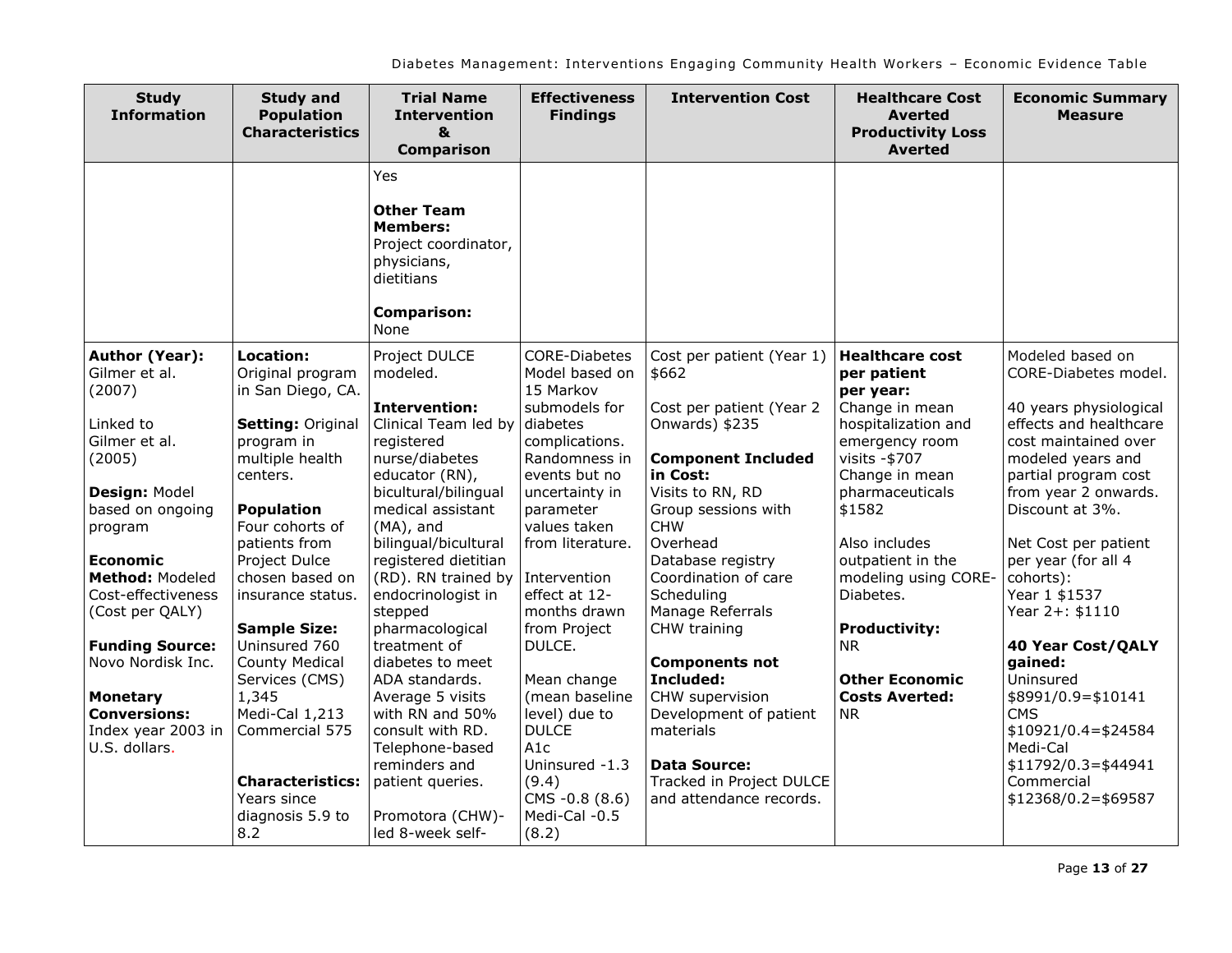| <b>Study</b><br><b>Information</b>                                                    | <b>Study and</b><br><b>Population</b><br><b>Characteristics</b>                                                                                                                                                                                                | <b>Trial Name</b><br><b>Intervention</b><br>&<br><b>Comparison</b>                                                                                                                                                                                                                                                                                                                                                                                                                                                | <b>Effectiveness</b><br><b>Findings</b>                                                                                                                                                                                                                                                                                                                                                 | <b>Intervention Cost</b>                                                                    | <b>Healthcare Cost</b><br><b>Averted</b><br><b>Productivity Loss</b><br><b>Averted</b> | <b>Economic Summary</b><br><b>Measure</b>                                                                                                                                                                                                                                                                                                                                                                                                                                                                                                              |
|---------------------------------------------------------------------------------------|----------------------------------------------------------------------------------------------------------------------------------------------------------------------------------------------------------------------------------------------------------------|-------------------------------------------------------------------------------------------------------------------------------------------------------------------------------------------------------------------------------------------------------------------------------------------------------------------------------------------------------------------------------------------------------------------------------------------------------------------------------------------------------------------|-----------------------------------------------------------------------------------------------------------------------------------------------------------------------------------------------------------------------------------------------------------------------------------------------------------------------------------------------------------------------------------------|---------------------------------------------------------------------------------------------|----------------------------------------------------------------------------------------|--------------------------------------------------------------------------------------------------------------------------------------------------------------------------------------------------------------------------------------------------------------------------------------------------------------------------------------------------------------------------------------------------------------------------------------------------------------------------------------------------------------------------------------------------------|
|                                                                                       | Mean Age 47 to<br>55 years<br>Female 68 to<br>49%<br>Latino 16% to<br>81%<br>African American<br>3% to 10%<br>Caucasian 13%<br>to 61%<br><b>Time Horizon:</b><br>40 year lifetime<br>model.<br>Original program<br>assessment done<br>at 12 month<br>followup. | management<br>training. About<br>50% attend<br>average of 4<br>classes. CHWs have<br>diabetes<br>themselves,<br>selected from<br>community and<br>undergo 4-month<br>training.<br>Collaborative<br>classes cover<br>diabetes and<br>complications, role<br>of diet, exercise,<br>and self-<br>monitoring.<br><b>Supervisor and</b><br><b>Activities:</b><br><b>NR</b><br><b>Team-based</b><br>Care:<br><b>Yes</b><br><b>Other Team</b><br><b>Members:</b><br>Clinic physician<br><b>Comparison:</b><br>Usual care | Commercial -<br>0.4(7.8)<br>Systolic BP<br>Uninsured -3.1<br>(123.8)<br>CMS - 2.8<br>(128.9)<br>Medi-Cal -1.9<br>(126.7)<br>Commercial -<br>0.0(122.6)<br>Total<br>Cholesterol<br>Uninsured -21.5<br>(208.7)<br>CMS -12.9<br>(205.2)<br>Medi-Cal -12.6<br>(202.1)<br>Commercial -<br>4.1(195.5)<br><b>BMI</b><br>No change<br><b>Measure Type:</b><br>DiD for<br>intervention<br>effect |                                                                                             |                                                                                        | <b>Acceptability based</b><br>on \$50K Benchmark<br>Uninsured 100%<br>CMS 92%<br>Medi-Cal 57%<br>Commercial 31%<br><b>Cost per QALY</b><br><b>Gained (Sensitivity)</b><br>20-Year<br>Uninsured \$5367<br>CMS \$26839<br>Medi-Cal \$51104<br>Commercial \$97568<br>A1c effect reduced<br>50%<br>Uninsured \$21157<br>CMS \$44502<br>Medi-Cal \$77805<br>Commercial \$135613<br><b>Comments:</b><br>This is a team-based<br>care intervention with<br>the CHW group<br>sessions as an added<br>component. Unclear<br>whether CHW is part of<br>the team. |
| <b>Author (Year):</b><br>Gilmer et al.<br>(2005)<br>Linked to Gilmer et<br>al. (2007) | Location: San<br>Diego, CA<br><b>Setting: Original</b><br>program in<br>multiple health                                                                                                                                                                        | Project DULCE<br><b>Intervention:</b><br>Clinical Team led by<br>registered<br>nurse/diabetes                                                                                                                                                                                                                                                                                                                                                                                                                     | Intervention<br>effect at 12-<br>months drawn<br>from Project<br>DULCE.                                                                                                                                                                                                                                                                                                                 | Cost per patient per year<br>\$507<br>Visits with Nurse \$325<br>Visits with dietitian \$46 | <b>Change in</b><br>healthcare cost<br>per patient<br>per year:<br>Total \$842         | <b>Intervention cost</b><br>plus Healthcare Cost<br>per patient per year:<br>$$507 + $842 = $1349$<br>(Paper report \$1346<br>after adjustment)                                                                                                                                                                                                                                                                                                                                                                                                        |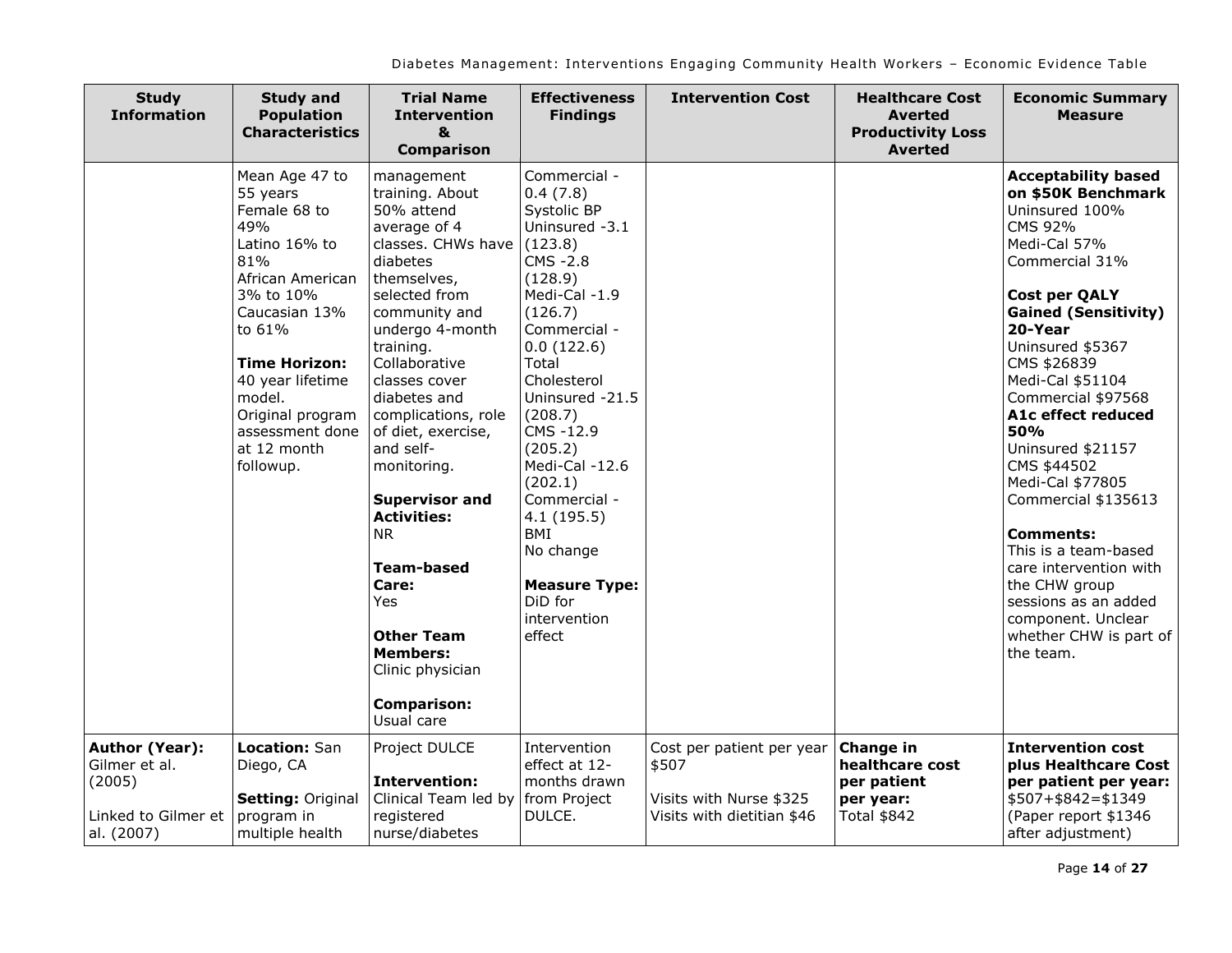| <b>Study</b><br><b>Information</b>                                                                                                                                                                                                                                                                              | <b>Study and</b><br><b>Population</b><br><b>Characteristics</b>                                                                                                                                                                                                                                                                                                                                                                                                                                                                                                                                             | <b>Trial Name</b><br><b>Intervention</b><br>&<br><b>Comparison</b>                                                                                                                                                                                                                                                                                                                                                                                                                                                                                                                                                                                                                                                                    | <b>Effectiveness</b><br><b>Findings</b>                                                                                                                                                                                                                                                | <b>Intervention Cost</b>                                                                                                                                                                                                                                                                                                                                                                                                                             | <b>Healthcare Cost</b><br><b>Averted</b><br><b>Productivity Loss</b><br><b>Averted</b>                                                                                          | <b>Economic Summary</b><br><b>Measure</b>                                                          |
|-----------------------------------------------------------------------------------------------------------------------------------------------------------------------------------------------------------------------------------------------------------------------------------------------------------------|-------------------------------------------------------------------------------------------------------------------------------------------------------------------------------------------------------------------------------------------------------------------------------------------------------------------------------------------------------------------------------------------------------------------------------------------------------------------------------------------------------------------------------------------------------------------------------------------------------------|---------------------------------------------------------------------------------------------------------------------------------------------------------------------------------------------------------------------------------------------------------------------------------------------------------------------------------------------------------------------------------------------------------------------------------------------------------------------------------------------------------------------------------------------------------------------------------------------------------------------------------------------------------------------------------------------------------------------------------------|----------------------------------------------------------------------------------------------------------------------------------------------------------------------------------------------------------------------------------------------------------------------------------------|------------------------------------------------------------------------------------------------------------------------------------------------------------------------------------------------------------------------------------------------------------------------------------------------------------------------------------------------------------------------------------------------------------------------------------------------------|---------------------------------------------------------------------------------------------------------------------------------------------------------------------------------|----------------------------------------------------------------------------------------------------|
| Design: Pre post<br>with historical<br>control<br><b>Economic</b><br><b>Method:</b><br>Intervention cost<br>and healthcare<br>cost.<br><b>Funding Source:</b><br>Multiple county,<br>state, and federal<br>grants. No details.<br><b>Monetary</b><br><b>Conversions:</b><br>Index year 2002 in<br>U.S. dollars. | centers covered<br>under County<br><b>Medical Services</b><br>$(CMS)$ .<br><b>Population:</b><br>CMS diabetes<br>patients referred<br>to DULCE<br>program by<br>physician with 1-<br>year enrollment<br>and baseline and<br>1-year post A1c<br>record.<br><b>Sample Size:</b><br>188<br><b>Characteristics:</b><br>Mean Age 51 to<br>52 years.<br>Female 58 to<br>70%<br>Latino 30% to<br>37%<br>African American<br>4% to 7%<br>Caucasian 22%<br>to 27%<br>Asian 17 to 19%<br>A1c 8.5 to 8.7%<br>Systolic Blood<br>Pressure 130 to<br>132 mmHg<br><b>Time Horizon:</b><br>Recruit those<br>enrolled 1 year | educator (RN),<br>bicultural/bilingual<br>medical assistant<br>$(MA)$ , and<br>bilingual/bicultural<br>registered dietitian<br>(RD). RN trained by $( -5.4)$ mm Hg<br>endocrinologist in<br>stepped<br>pharmacological<br>treatment of<br>diabetes to meet<br>ADA standards.<br>Average 5 visits<br>with RN and 50%<br>consult with RD.<br>Telephone-based<br>reminders and<br>patient queries.<br>Promotora (CHW)-<br>led 8-week self-<br>management<br>training. About<br>50% attend<br>average of 4<br>classes. CHWs have<br>diabetes<br>themselves,<br>selected from<br>community and<br>undergo 4-month<br>training.<br>Collaborative<br>classes cover<br>diabetes and<br>complications, role<br>of diet, exercise,<br>and self- | Mean change in<br>outcomes due<br>to DULCE<br>A <sub>1</sub> c<br>$(-0.8)$ pct pt<br>Systolic BP<br>Diastolic BP<br>$(-8.0)$ mm Hg<br>LDL Cholesterol<br>$(-15.6)$ mg/dL<br>BMI<br><b>NR</b><br><b>QALY NR</b><br>DALY NR<br><b>Measure Type:</b><br>DiD for<br>intervention<br>effect | Group sessions with<br>CHW \$41<br>Staff overheads,<br>databases, CHW training<br>\$95<br><b>Component Included</b><br>in Cost:<br>Visits to nurse, dietitian<br>Group sessions with<br><b>CHW</b><br>Overhead<br>Database registry<br>Staff overheads<br>CHW training<br><b>Components not</b><br>Included:<br>CHW supervision<br>Development of patient<br>materials<br><b>Data Source:</b><br>Tracked in Project DULCE<br>and attendance records. | Hospital + emergency<br>room visits -\$688<br>Outpatient - \$9<br>Pharmacy \$1539<br><b>Productivity:</b><br>NR.<br><b>Other Economic</b><br><b>Costs Averted:</b><br><b>NR</b> | <b>Cost-Effectiveness:</b><br>NR.<br>Comment:<br>Short followup to<br>assess morbidity<br>effects. |
|                                                                                                                                                                                                                                                                                                                 | between July                                                                                                                                                                                                                                                                                                                                                                                                                                                                                                                                                                                                | monitoring.                                                                                                                                                                                                                                                                                                                                                                                                                                                                                                                                                                                                                                                                                                                           |                                                                                                                                                                                                                                                                                        |                                                                                                                                                                                                                                                                                                                                                                                                                                                      |                                                                                                                                                                                 |                                                                                                    |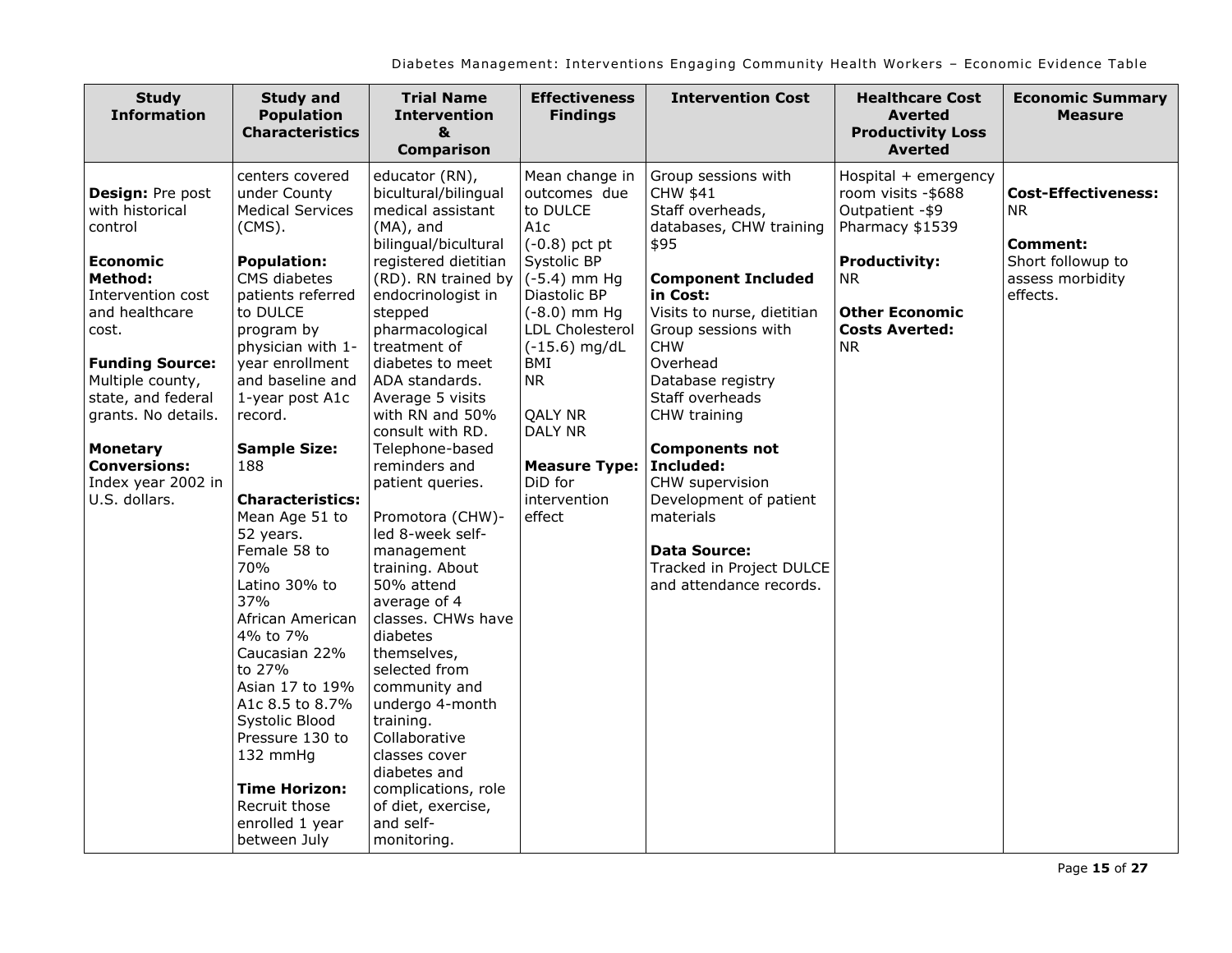| <b>Study</b><br><b>Information</b>                                                                                                                                                                                                                                                                             | <b>Study and</b><br><b>Population</b><br><b>Characteristics</b>                                                                                                                                                                                                                                                | <b>Trial Name</b><br><b>Intervention</b><br>$\boldsymbol{8}$<br><b>Comparison</b>                                                                                                                                                                                                                                                                               | <b>Effectiveness</b><br><b>Findings</b>                                                                                                                                                                                                                                                                                              | <b>Intervention Cost</b>                                                                                                                                                                                                                                                                                                                                                                                                           | <b>Healthcare Cost</b><br><b>Averted</b><br><b>Productivity Loss</b><br><b>Averted</b>                                                                              | <b>Economic Summary</b><br><b>Measure</b>                                                                                                                                                                                                                                                                                                                                                                     |
|----------------------------------------------------------------------------------------------------------------------------------------------------------------------------------------------------------------------------------------------------------------------------------------------------------------|----------------------------------------------------------------------------------------------------------------------------------------------------------------------------------------------------------------------------------------------------------------------------------------------------------------|-----------------------------------------------------------------------------------------------------------------------------------------------------------------------------------------------------------------------------------------------------------------------------------------------------------------------------------------------------------------|--------------------------------------------------------------------------------------------------------------------------------------------------------------------------------------------------------------------------------------------------------------------------------------------------------------------------------------|------------------------------------------------------------------------------------------------------------------------------------------------------------------------------------------------------------------------------------------------------------------------------------------------------------------------------------------------------------------------------------------------------------------------------------|---------------------------------------------------------------------------------------------------------------------------------------------------------------------|---------------------------------------------------------------------------------------------------------------------------------------------------------------------------------------------------------------------------------------------------------------------------------------------------------------------------------------------------------------------------------------------------------------|
|                                                                                                                                                                                                                                                                                                                | 2000 and Dec<br>2002.<br>Intervention<br>length was 12<br>months.                                                                                                                                                                                                                                              | <b>Supervisor and</b><br><b>Activities:</b><br><b>NR</b><br><b>Team-based</b><br>Care:<br>CHW not in the<br>team<br><b>Other Team</b><br><b>Members:</b><br>Clinic physician<br><b>Comparison:</b><br>Historic control with<br>usual care                                                                                                                       |                                                                                                                                                                                                                                                                                                                                      |                                                                                                                                                                                                                                                                                                                                                                                                                                    |                                                                                                                                                                     |                                                                                                                                                                                                                                                                                                                                                                                                               |
| <b>Author (Year):</b><br>Greenhalgh et al.<br>(2011)<br>Design: Pilot RCT<br><b>Economic</b><br><b>Method:</b><br>Intervention cost.<br><b>Funding Source:</b><br>NHS SDO<br>Programme<br>(SDO111) and NHS<br>R&D. No details.<br><b>Monetary</b><br><b>Conversions:</b><br>Index year 2009 in<br>U.K. pounds. | Location:<br>London, U.K.<br>Setting:<br>Newham<br>Diabetes Center.<br><b>Population:</b><br>Persons with<br>diabetes treated<br>at community<br>clinic and from<br>minority ethnic<br>groups.<br><b>Sample Size:</b><br>Intervention 79<br>Control 78<br><b>Characteristics:</b><br>Mean Age 58<br>Female 70% | <b>Intervention:</b><br>The evaluated<br>intervention is an<br>add-on to the<br>team-based<br>diabetes care<br>provided at the<br>local diabetes<br>center.<br>Story-sharing<br>diabetes groups led<br>by members of<br>same ethnic<br>community with<br>diabetes.<br>Offered in multiple<br>South Asian and<br>African and English<br>language-based<br>groups | Mean change in<br>outcomes<br>Primary<br><b>UKPDS</b> coronary<br>risk score from<br>baseline 21.9,<br>At 6 month<br>increase 0.5<br>At 12 month<br>increase 0.17<br>Secondary<br>Attendance<br>Interv 79%<br>$attended = >1$<br>session and<br>49% attended<br>half sessions<br>Control 35% 1<br>session and 0%<br>attended $> 1$ . | Cost per patient 345<br>pounds (3 months)<br><b>Training CHW</b><br>12 CHWs 12 half days<br>7200 pounds<br>Course trainer 12 half<br>days preparation and 12<br>half days delivery 3600<br>pounds<br>Venue hire and<br>refreshments 12 half<br>days 1200 pounds<br>Resource pack 300<br>pounds<br>Accreditation and quality<br>control 300 pounds<br>Cost per Story-sharing<br>Group<br>CHW 12 half day<br>preparation and 12 half | <b>Healthcare cost</b><br>per patient<br>per year:<br><b>NR</b><br><b>Productivity:</b><br><b>NR</b><br><b>Other Economic</b><br><b>Costs Averted:</b><br><b>NR</b> | <b>No summary</b><br>economic outcomes<br>reported.<br><b>Comment:</b><br>No physiological<br>outcomes were<br>significantly different.<br>Only significant<br>improvement was<br>patient confidence in<br>self-care.<br>Short term<br>intervention and<br>follow-up. No goal<br>setting or planning.<br>Key self-care domains<br>may not have been<br>covered. No family<br>members encouraged<br>to attend. |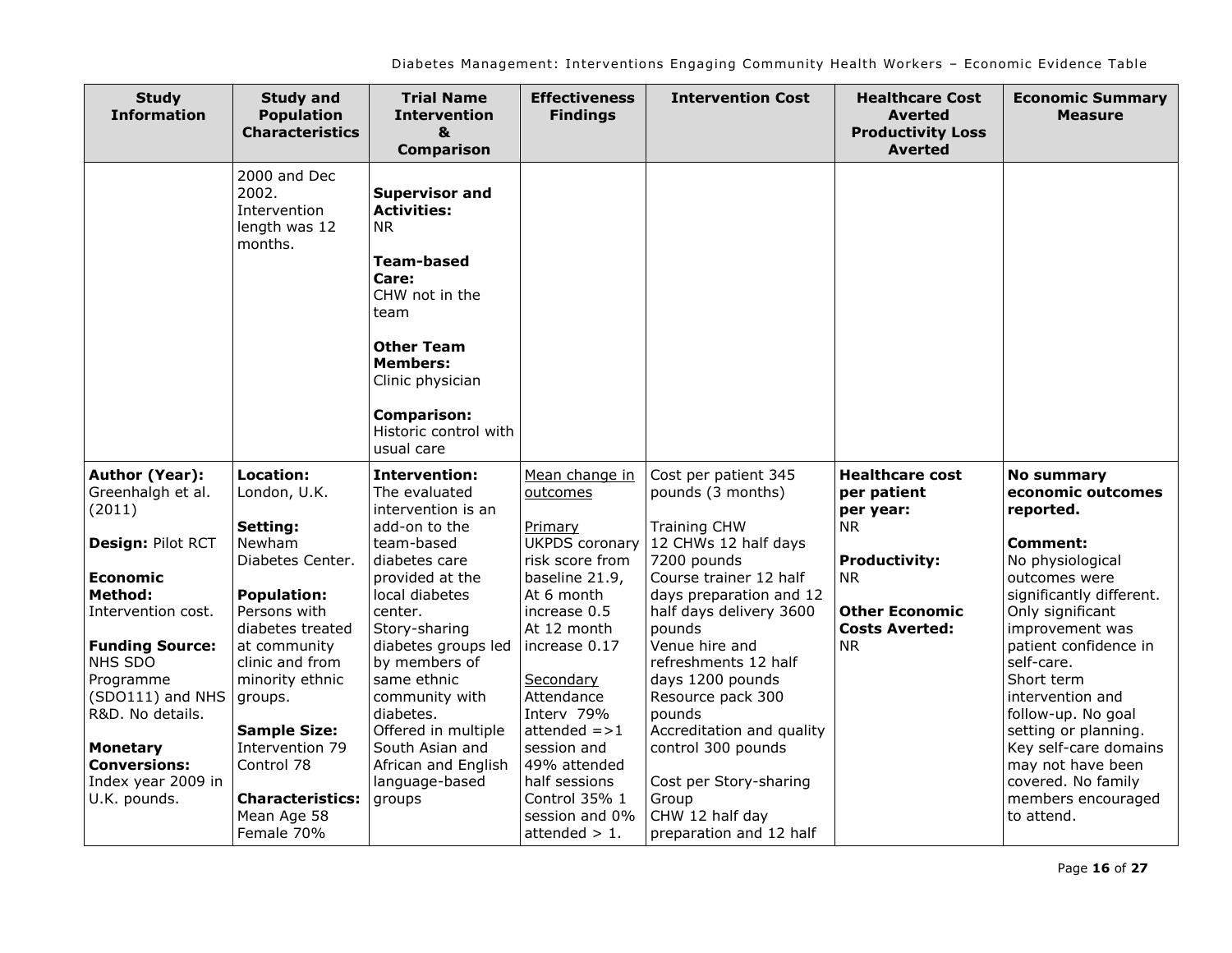| <b>Study</b><br><b>Information</b> | <b>Study and</b><br><b>Population</b><br><b>Characteristics</b>                                                                                                                                                                                                                                                            | <b>Trial Name</b><br><b>Intervention</b><br>&<br><b>Comparison</b>                                                                                                                                                                                                                                                                                                                                                                                                                                                                                                                                                                                                            | <b>Effectiveness</b><br><b>Findings</b>                                                                                                                                                                                                                                                                                                                                                                                                                                                                                                                    | <b>Intervention Cost</b>                                                                                                                                                                                                                                                                                                                                                                                                                                 | <b>Healthcare Cost</b><br><b>Averted</b><br><b>Productivity Loss</b><br>Averted | <b>Economic Summary</b><br><b>Measure</b> |
|------------------------------------|----------------------------------------------------------------------------------------------------------------------------------------------------------------------------------------------------------------------------------------------------------------------------------------------------------------------------|-------------------------------------------------------------------------------------------------------------------------------------------------------------------------------------------------------------------------------------------------------------------------------------------------------------------------------------------------------------------------------------------------------------------------------------------------------------------------------------------------------------------------------------------------------------------------------------------------------------------------------------------------------------------------------|------------------------------------------------------------------------------------------------------------------------------------------------------------------------------------------------------------------------------------------------------------------------------------------------------------------------------------------------------------------------------------------------------------------------------------------------------------------------------------------------------------------------------------------------------------|----------------------------------------------------------------------------------------------------------------------------------------------------------------------------------------------------------------------------------------------------------------------------------------------------------------------------------------------------------------------------------------------------------------------------------------------------------|---------------------------------------------------------------------------------|-------------------------------------------|
| 7%<br>Deprived                     | South Asian 83%<br>African Caribbean<br>Somali 10%<br>Mean A1c 8.2%;<br>Systolic blood<br>pressure 134<br>mmHg; BMI 30<br>Treatment<br>Diet Only 7%<br>suburban area.<br><b>Time Horizon:</b><br>Recruitment Nov<br>06 to Jan 08.<br>Intervention<br>length is 3<br>months. Follow-<br>up at 6 and 12<br>months after end. | 12-week training<br>for lay facilitator,<br>CHWs.<br>Spontaneous story-<br>telling about<br>condition. Led by<br>trained member of<br>group. Medical<br>professionals may<br>respond to stories<br>but not in format of<br>presentation. Each<br>session begins with<br>10-15 minute social<br>time, buzz groups<br>of 2-3 to discuss<br>stories, and plenary<br>session where<br>groups asked to<br>share stories.<br>Transportation<br>offered by need.<br>Total of 72 group<br>sessions were held.<br><b>Supervisor and</b><br><b>Activities:</b><br><b>NR</b><br><b>Team-based</b><br>Care:<br>No<br><b>Other Team</b><br><b>Members:</b><br>Medical<br>professionals but | A1c<br>From baseline<br>8.2, increase<br>$0.22$ at 6<br>months and<br>decrease 0.12<br>at 12 months.<br>Systolic BP<br>From baseline<br>133, increase<br>6.02 at 6<br>months and<br>decrease 2.58<br>at 12 months.<br>Well-being,<br>From baseline<br>13, increase<br>$0.63$ at 6<br>months and<br>increase 1.09 at<br>12 months.<br>Total<br>cholesterol/HDL<br>From baseline<br>3.9, increase<br>$0.04$ at $6$<br>months and<br>increase 0.10 at<br>12 months.<br><b>BMI NR</b><br>QALY NR<br><b>DALY NR</b><br>Significant<br>improvement in<br>patient | day delivery 1200<br>pounds<br>Sessions attendance by<br>professionals 6 1 hour<br>attendance 360 pounds<br>Total cost per group for<br>12-week session 2520<br>pounds<br><b>Component Included</b><br>in Cost:<br>CHW time and<br>attendance<br>Overhead<br>Professional inputs<br>CHW training<br>Venue and overheads<br>Materials and supplies<br><b>Components not</b><br>Included:<br>CHW supervision<br><b>Data Source:</b><br>Tracked in Project. |                                                                                 |                                           |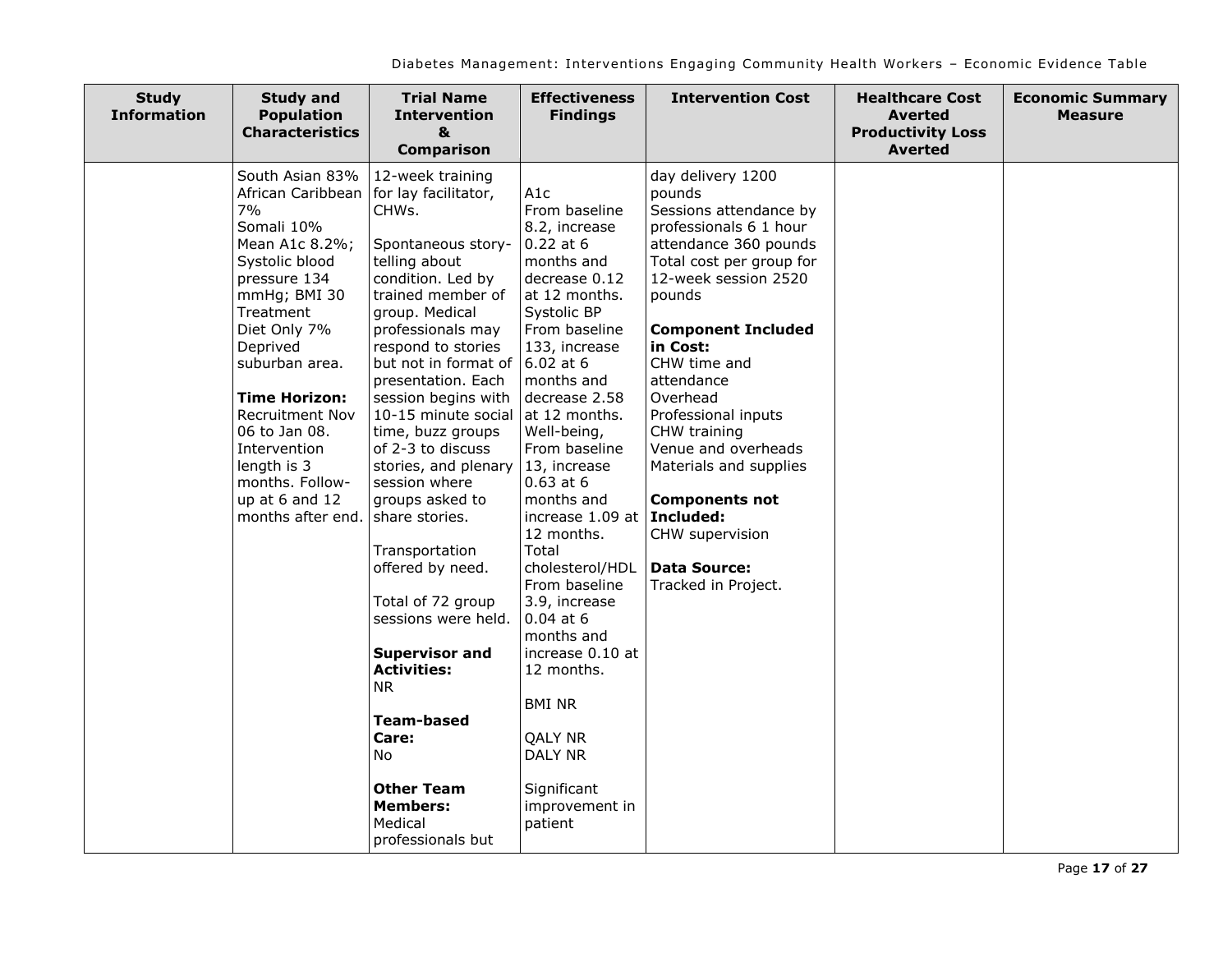| <b>Study and</b><br><b>Population</b><br><b>Characteristics</b>                                                                                                                                                                                        | <b>Trial Name</b><br><b>Intervention</b><br>&<br><b>Comparison</b>                                                                                                                                                                     | <b>Effectiveness</b><br><b>Findings</b>                                                                                                                                                 | <b>Intervention Cost</b>                                             | <b>Healthcare Cost</b><br><b>Averted</b><br><b>Productivity Loss</b><br><b>Averted</b>           | <b>Economic Summary</b><br><b>Measure</b>                                                                                                                                                                       |
|--------------------------------------------------------------------------------------------------------------------------------------------------------------------------------------------------------------------------------------------------------|----------------------------------------------------------------------------------------------------------------------------------------------------------------------------------------------------------------------------------------|-----------------------------------------------------------------------------------------------------------------------------------------------------------------------------------------|----------------------------------------------------------------------|--------------------------------------------------------------------------------------------------|-----------------------------------------------------------------------------------------------------------------------------------------------------------------------------------------------------------------|
|                                                                                                                                                                                                                                                        | peripheral<br>involvement                                                                                                                                                                                                              | confidence in<br>self-care                                                                                                                                                              |                                                                      |                                                                                                  |                                                                                                                                                                                                                 |
|                                                                                                                                                                                                                                                        | <b>Comparison:</b><br>Structured diabetes<br>self-management<br>education led by<br>nurse with<br>interpreter support                                                                                                                  | <b>Measure Type:</b><br>DiD for<br>intervention<br>effect                                                                                                                               |                                                                      |                                                                                                  |                                                                                                                                                                                                                 |
| Location: Dallas,<br>TX                                                                                                                                                                                                                                | Diabetes Equity<br>Project (DEP)                                                                                                                                                                                                       | Change in mean<br>of outcomes                                                                                                                                                           | Cost per patient over 12<br>months                                   | Healthcare cost per<br>patient per year                                                          | <b>No summary</b><br>estimates provided.                                                                                                                                                                        |
| Setting: 5 clinics<br>within Baylor<br>Scott White<br>Health (BSWH)<br>serving North and<br>Central Texas.<br><b>Eligibility: Age</b><br>$=$ > 18 years with<br>diabetes and<br>uninsured or<br>underinsured.<br>Referred by<br><b>BSWH physicians</b> | <b>Interventions:</b><br>This is a translation<br>to clinic practice of<br>a pilot CHW<br>intervention<br>originally<br>implemented in a<br>hospital setting.<br>CHWs embedded<br>teams, working<br>directly with<br>physicians, nurse | At 12 months<br>after start.<br>A1c reduced 0.9<br>from 8.3%<br>Systolic BP<br>reduced 3.8<br>from $129$<br>Diastolic BP<br>reduced 2.0<br>from 79.3<br>reduction in BMI<br>Significant | <b>Components:</b><br>No details provided                            | Components:<br>Inpatient and ER<br>based on Schmidt<br>2015<br><b>Productivity:</b><br><b>NR</b> | <b>Limitations:</b><br>No details about<br>components of<br>program cost.<br>Incomplete cost of<br>healthcare.<br>No control group.<br>Analysis based only on<br>those with $\Rightarrow$ 2 visits<br>with CHW. |
| from emergency<br>room and<br>inpatient cases of<br>uncontrolled<br>diabetes.<br>Targeted<br>Hispanics.<br><b>Sample Size:</b><br>Intervention<br>1,235 enrolled.                                                                                      | nurses, and medical<br>assistants.<br>CHWs with high<br>school diploma and<br>Spanish fluency.<br>Supervised by<br>nurse manager.<br>CHWs underwent<br><b>Texas CHW</b><br>certification,<br>diabetes-specific                         | also in diabetes<br>knowledge and<br>perceived<br>competence in<br>self-<br>management<br>Increase in EQ-<br>5D (quality of<br>life) from 0.8 to<br>0.85 but                            |                                                                      |                                                                                                  |                                                                                                                                                                                                                 |
|                                                                                                                                                                                                                                                        | from 5 clinics and<br>Analysis done for                                                                                                                                                                                                | practitioners,<br>training, patient                                                                                                                                                     | within diabetes care   Insignificant<br>improvement<br>insignificant | \$403                                                                                            | reduced \$137                                                                                                                                                                                                   |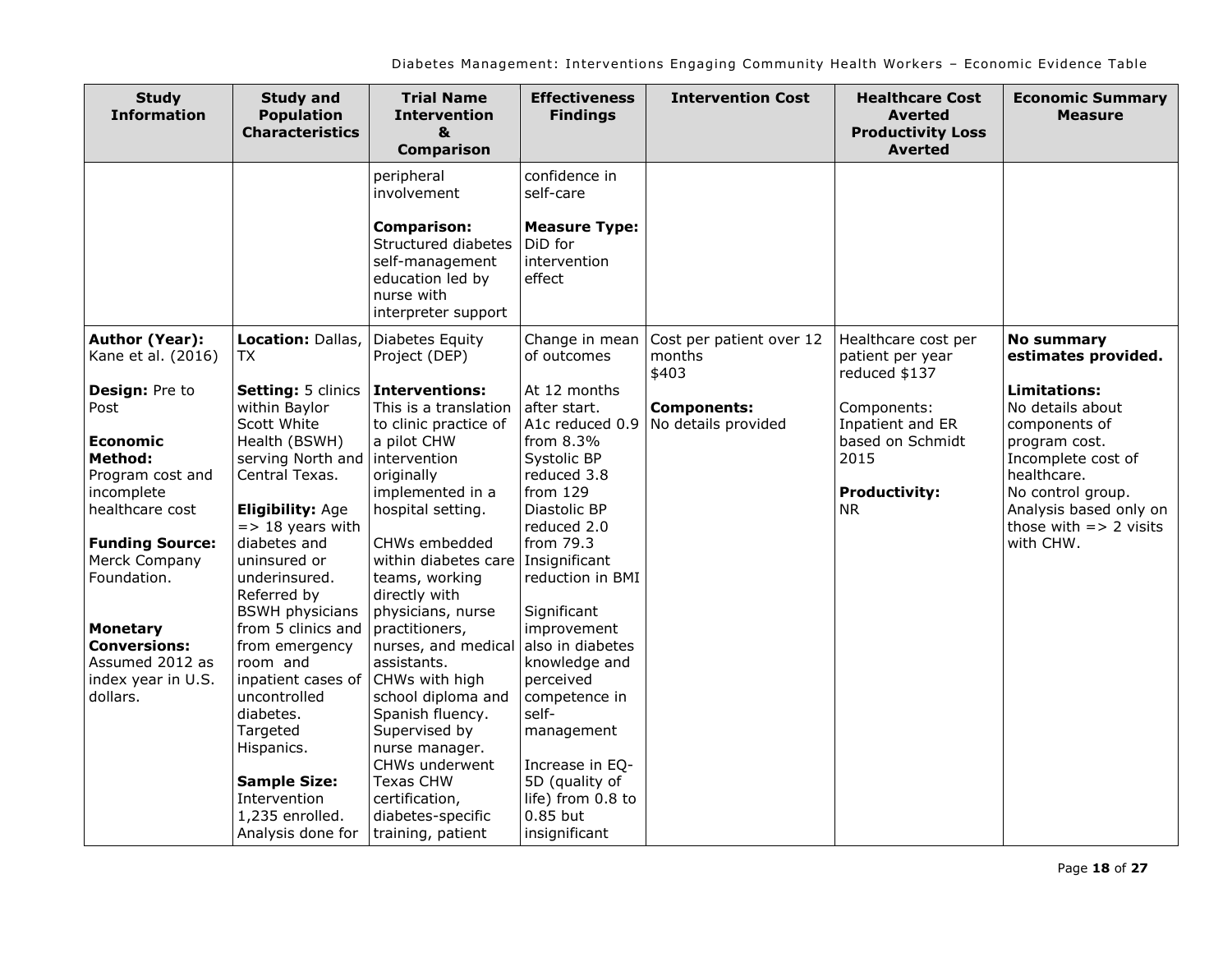| <b>Study</b><br><b>Information</b>                                                                                     | <b>Study and</b><br><b>Population</b><br><b>Characteristics</b>                                                                                                                                                                     | <b>Trial Name</b><br><b>Intervention</b><br>&<br><b>Comparison</b>                                                                                                                                                                                                                                                                                                                                                                                                                  | <b>Effectiveness</b><br><b>Findings</b>                                                                   | <b>Intervention Cost</b>                                                                                                                        | <b>Healthcare Cost</b><br><b>Averted</b><br><b>Productivity Loss</b><br><b>Averted</b>                                                                                | <b>Economic Summary</b><br><b>Measure</b>                                                                            |
|------------------------------------------------------------------------------------------------------------------------|-------------------------------------------------------------------------------------------------------------------------------------------------------------------------------------------------------------------------------------|-------------------------------------------------------------------------------------------------------------------------------------------------------------------------------------------------------------------------------------------------------------------------------------------------------------------------------------------------------------------------------------------------------------------------------------------------------------------------------------|-----------------------------------------------------------------------------------------------------------|-------------------------------------------------------------------------------------------------------------------------------------------------|-----------------------------------------------------------------------------------------------------------------------------------------------------------------------|----------------------------------------------------------------------------------------------------------------------|
|                                                                                                                        | 885 who<br>completed $=> 2$<br>visits with CHW.<br>Age 40 to 59<br>years Female<br>61%<br>Hispanic 71%<br><b>Black 15%</b><br><b>Time Horizon:</b><br>Enrollment from<br>Sep 09 to June<br>13. Intervention<br>length 12<br>months. | counseling, and<br>motivational<br>interviewing.<br>7 one-on-one 30-<br>60 minute sessions<br>between CHW and<br>patient over 12<br>months. Obtain<br>health history,<br>clinical<br>measurements,<br>provide education<br>about diabetes,<br>self-management,<br>medication,<br>adherence, and<br>lifestyle changes.<br>Set goals and help<br>with barriers.<br>Worked closely with<br>PCP for patient<br>care.<br><b>Team-based</b><br>Care:<br>Yes<br><b>Comparison:</b><br>None | Measure: Pre to<br>Post                                                                                   |                                                                                                                                                 |                                                                                                                                                                       |                                                                                                                      |
| Author (Year):<br>Prezio et al. (2014)<br>Linked to Clulica et<br>al. (2007)<br><b>Design: Modeled</b><br>based on RCT | Location: Dallas,<br>TX.<br>Setting: Urban<br>diabetes center.<br><b>Population:</b><br>Patients with                                                                                                                               | <b>Intervention:</b><br>The Community<br><b>Diabetes Education</b><br>(CoDE) program.<br>CHW trained by<br>volunteer<br>registered dietitian,                                                                                                                                                                                                                                                                                                                                       | Change in mean<br>of outcomes:<br>At 12 months<br>A1c reduced by<br>0.7% from<br>baseline 8.9%<br>in RCT. | First year cost per<br>patient \$435<br>Second year and<br>thereafter annual cost<br>per patient \$316<br><b>Component Included</b><br>in Cost: | <b>Healthcare cost</b><br>per patient:<br>20-year healthcare<br>cost predicted by<br>Archimedes Model.<br>Study does not report<br>separately.<br>Included in the net | Modeled based on<br>Archimedes-Diabetes<br>model.<br><b>Cost per QALY</b><br>Gained:<br>All Ages<br>5-Year \$100,195 |
|                                                                                                                        | diabetes served<br>by clinic.                                                                                                                                                                                                       | endocrinologist,                                                                                                                                                                                                                                                                                                                                                                                                                                                                    |                                                                                                           | Components of first year<br>cost per patient                                                                                                    | cost per QALY gained<br>that is reported.                                                                                                                             | 10-Year \$38,726<br>20-Year \$355                                                                                    |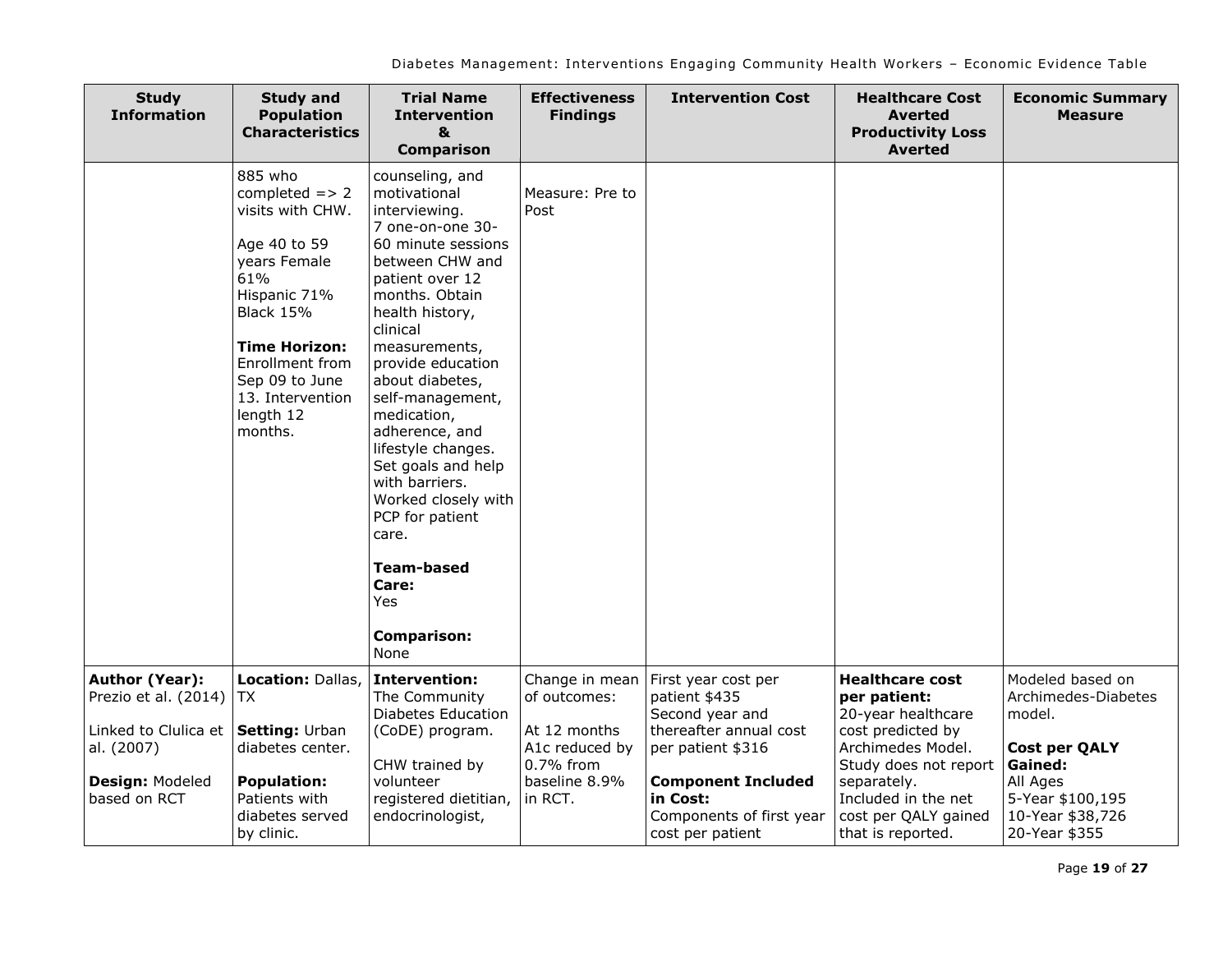| <b>Study</b><br><b>Information</b>                                                                                                                                                                                       | <b>Study and</b><br><b>Population</b><br><b>Characteristics</b>                                                                                                                                                                                                                                                                                                                                             | <b>Trial Name</b><br><b>Intervention</b><br>$\mathbf{a}$<br><b>Comparison</b>                                                                                                                                                                                                          | <b>Effectiveness</b><br><b>Findings</b>                                                                                                                                                                                                                                                                                                                                                                                                                                                                                                | <b>Intervention Cost</b>                                                                                                                                                                                                                                                                                                                                                                                  | <b>Healthcare Cost</b><br><b>Averted</b><br><b>Productivity Loss</b><br><b>Averted</b>           | <b>Economic Summary</b><br><b>Measure</b>                                                                                                                                                                                                    |
|--------------------------------------------------------------------------------------------------------------------------------------------------------------------------------------------------------------------------|-------------------------------------------------------------------------------------------------------------------------------------------------------------------------------------------------------------------------------------------------------------------------------------------------------------------------------------------------------------------------------------------------------------|----------------------------------------------------------------------------------------------------------------------------------------------------------------------------------------------------------------------------------------------------------------------------------------|----------------------------------------------------------------------------------------------------------------------------------------------------------------------------------------------------------------------------------------------------------------------------------------------------------------------------------------------------------------------------------------------------------------------------------------------------------------------------------------------------------------------------------------|-----------------------------------------------------------------------------------------------------------------------------------------------------------------------------------------------------------------------------------------------------------------------------------------------------------------------------------------------------------------------------------------------------------|--------------------------------------------------------------------------------------------------|----------------------------------------------------------------------------------------------------------------------------------------------------------------------------------------------------------------------------------------------|
| <b>Economic</b><br>Method:<br>Intervention cost<br>and<br>Cost per QALY<br>gained.<br><b>Funding Source:</b><br>No external<br>funding.<br><b>Monetary</b><br><b>Conversions:</b><br>Index year 2012 in<br>U.S. dollars. | <b>Sample Size:</b><br>Intervention 90<br>Control 90<br>Model simulated<br>10,000 in each<br>arm<br><b>Characteristics:</b><br>Mostly uninsured<br>and Mexican<br>origin in RCT.<br>In Model<br>Mean Age 47<br>Female 64%<br>Mean A1c 9.5;<br>systolic blood<br>pressure 126<br>mmHg; BMI<br>33.6; Smokers<br>11%.<br><b>Time Horizon:</b><br>12 month RCT<br>completed in<br>2006. Modeled to<br>20 years. | and diabetes<br>educator.<br>See Culica (2007)<br>for intervention<br>details.<br><b>Supervisor and</b><br><b>Activities:</b><br>Clinic physician<br><b>Team-based</b><br>Care:<br>Yes<br><b>Other Team</b><br><b>Members:</b><br>Clinic physician<br><b>Comparison:</b><br>Usual care | Long term<br>outcomes<br>predicted by<br>Archimedes<br>model with<br>intervention<br>effect and<br>baseline patient<br>characteristics<br>from RCT.<br>Outcomes<br>include<br>retinopathy,<br>diabetes<br>complications,<br>foot ulcer,<br>amputation, end<br>stage renal<br>disease,,<br>chronic heart<br>disease,<br>cardiovascular<br>event, and<br>myocardial<br>infarction.<br>20-year<br>discounted<br>QALY gained<br>Was 561 per<br>10,000<br><b>Measure Type:</b><br>DiD for<br>intervention<br>effect and<br>modeled effects. | 7 CoDE sessions with<br>CHW (\$17.55 per hr)<br>1 hour physician<br>supervision of CHW,<br>chart review, medical<br>decisions in excess of<br>usual care (\$66.31 per<br>hr)<br>Patient time (\$15.65 per<br>hr)<br>Patient diabetes supplies<br>\$51.07<br><b>Components not</b><br>Included:<br>Venue and overhead<br>CHW training cost<br>Transportation<br><b>Data Source:</b><br>Tracked in Project. | <b>Productivity:</b><br><b>NR</b><br><b>Other Economic</b><br><b>Costs Averted:</b><br><b>NR</b> | 20-Year Horizon<br>Age 20-34 \$12,870<br>Age 35-54 \$6010<br>Age 55-75 Cost Saving<br>Cost per QALY gained<br>lowest for ages 55-75<br>and highest for ages<br>$20 - 34.$<br>20-year cost of<br>program at 3%<br>discount rate was<br>\$4958 |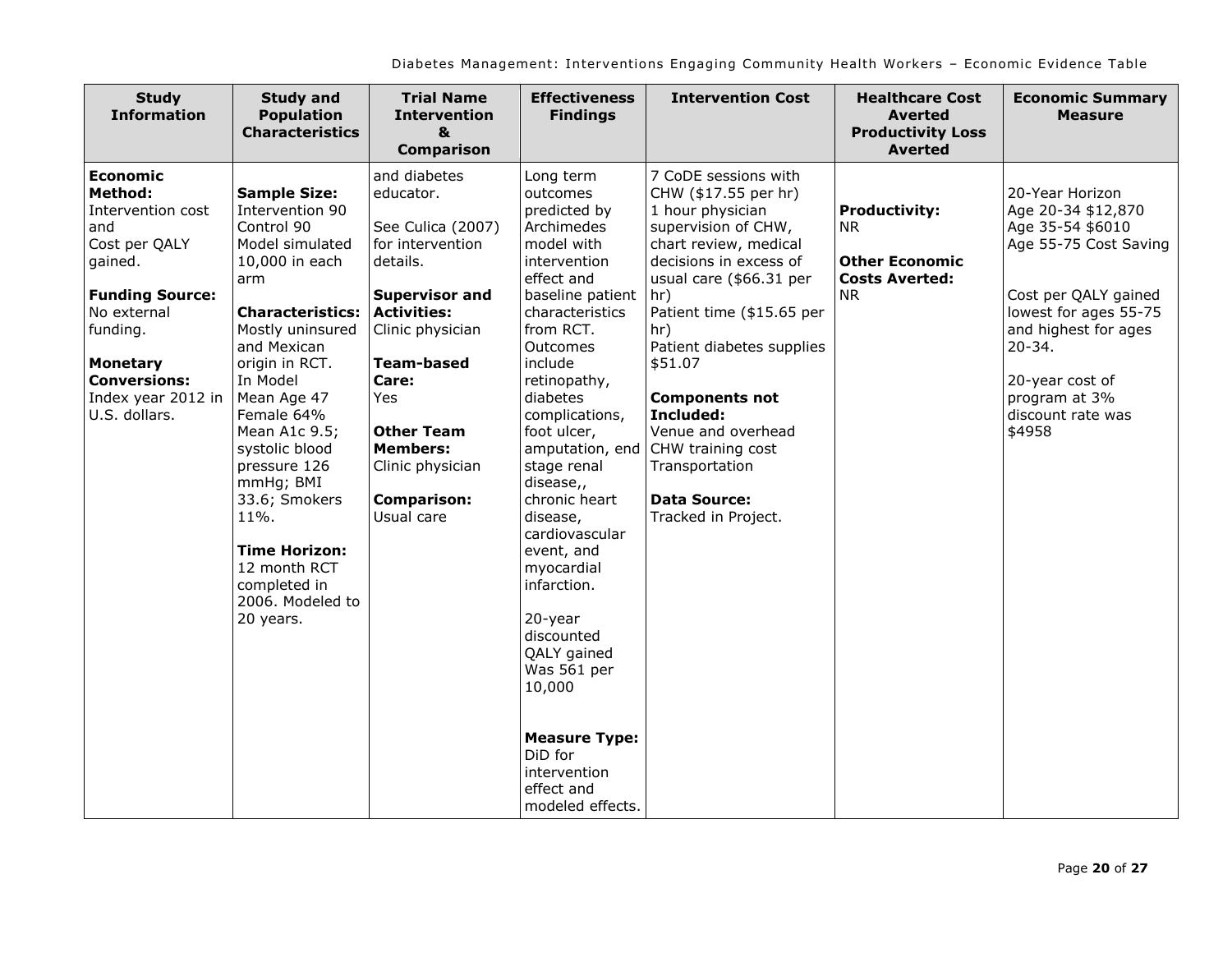| <b>Study</b><br><b>Information</b>                                                                                                                                                                                                                                                               | <b>Study and</b><br><b>Population</b><br><b>Characteristics</b>                                                                                                                                                                                                                                                                                                                                                                                                                                                                                                                                                     | <b>Trial Name</b><br><b>Intervention</b><br>&<br><b>Comparison</b>                                                                                                                                                                                                                                                                                                                                                                                                                                                                                                                                                                                                                                         | <b>Effectiveness</b><br><b>Findings</b>                                                                                                                                                                                                                                                                                                                                                                    | <b>Intervention Cost</b>                                                                                                                                                                                                                                                                                                                                                                                                     | <b>Healthcare Cost</b><br><b>Averted</b><br><b>Productivity Loss</b><br><b>Averted</b>                                                                                                                                                                         | <b>Economic Summary</b><br><b>Measure</b>                                                                                                                                                                                    |
|--------------------------------------------------------------------------------------------------------------------------------------------------------------------------------------------------------------------------------------------------------------------------------------------------|---------------------------------------------------------------------------------------------------------------------------------------------------------------------------------------------------------------------------------------------------------------------------------------------------------------------------------------------------------------------------------------------------------------------------------------------------------------------------------------------------------------------------------------------------------------------------------------------------------------------|------------------------------------------------------------------------------------------------------------------------------------------------------------------------------------------------------------------------------------------------------------------------------------------------------------------------------------------------------------------------------------------------------------------------------------------------------------------------------------------------------------------------------------------------------------------------------------------------------------------------------------------------------------------------------------------------------------|------------------------------------------------------------------------------------------------------------------------------------------------------------------------------------------------------------------------------------------------------------------------------------------------------------------------------------------------------------------------------------------------------------|------------------------------------------------------------------------------------------------------------------------------------------------------------------------------------------------------------------------------------------------------------------------------------------------------------------------------------------------------------------------------------------------------------------------------|----------------------------------------------------------------------------------------------------------------------------------------------------------------------------------------------------------------------------------------------------------------|------------------------------------------------------------------------------------------------------------------------------------------------------------------------------------------------------------------------------|
| <b>Author (Year):</b><br>Rothschild et al.<br>(2014)<br>Design: RCT<br><b>Economic</b><br><b>Method:</b><br>Intervention cost.<br><b>Funding Source:</b><br>NIDDK (grant R01-<br>DK061289).<br><b>Monetary</b><br><b>Conversions:</b><br>Index year<br>assumed to be<br>2007 in U.S.<br>dollars. | <b>Location:</b><br>Chicago, IL<br><b>Setting: CHWs</b><br>did home visits.<br><b>Population:</b><br>Mexican<br>Americans in<br>Chicago metro<br>with type 2<br>diabetes $=$ >18<br>years and taking<br>oral<br>hypoglycemic<br>agent. Must have<br>insurance or be<br>enrolled in free<br>public clinic.<br>Community<br>outreach for<br>recruitment.<br><b>Sample Size:</b><br>Intervention 73<br>Control 71<br><b>Characteristics:</b><br>Married 65%<br>Some college<br>11%<br>Female 67%<br>Mean age 54<br>Mean A1c 8.5%<br><b>Time Horizon:</b><br>Recruited Jan 06<br>to Sept 08. Study<br>period 4.5 years. | <b>Intervention:</b><br>Mexican American<br><b>Trial of Community</b><br><b>Health Workers</b><br>(MATCH).<br>CHWs delivered<br>home-based<br>behavioral self-<br>management<br>training during<br>home visits.<br>Frequency is 36<br>over 2 years per<br>patient. Including<br>goal setting,<br>problem solving,<br>journaling,<br>obtaining family<br>support, and stress<br>management.<br>3 CHWs selected<br>from 10 Mexican<br>American CHWs<br>from local not for<br>profit with no<br>diabetes who<br>underwent 100<br>hours training on<br>diabetes, self-<br>management<br>support, and home<br>visiting. 3 selected<br>for MATCH.<br><b>Supervisor and</b><br><b>Activities:</b><br>Not reported | Change in mean<br>of outcomes<br>Intervention<br>effects at 1 year<br>A1c reduced by<br>$0.55$ pct pt<br><b>BP Control</b><br>showed no<br>difference<br>Weight reduced<br>4.82 pounds<br>No difference in<br>medication<br>adherence or<br>glucose self-<br>monitoring.<br>Modest increase<br>in physical<br>activity<br>No dose<br>response in<br>number of CHW<br>visits<br><b>Measure Type:</b><br>DiD | Cost for intervention per<br>patient per year<br>\$1020<br><b>Components included</b><br>in cost:<br>CHW wages and benefits<br><b>Components not</b><br>included in cost:<br>Supervision<br>Training<br>Office space and<br>equipment<br>Travel<br>Over 4.5 years, 3 CHWs<br>performed 1647 home<br>visits lasting average of<br>99 minutes. Median<br>visits 7 per week per<br>CHW.<br><b>Data Source:</b><br>Not reported. | <b>Healthcare cost</b><br>per patient:<br>Noted there was no<br>difference in<br>emergency room<br>visits or<br>hospitalizations. No<br>cost was provided.<br><b>Productivity:</b><br><b>NR</b><br><b>Other Economic</b><br><b>Costs Averted:</b><br><b>NR</b> | <b>No summary</b><br>economic measures<br>reported<br><b>Comment:</b><br>No change in<br>medication adherence<br>but reduction in A1c<br>points to other<br>mechanisms such as<br>more care visits,<br>weight loss, or diet. |
|                                                                                                                                                                                                                                                                                                  | Length of                                                                                                                                                                                                                                                                                                                                                                                                                                                                                                                                                                                                           |                                                                                                                                                                                                                                                                                                                                                                                                                                                                                                                                                                                                                                                                                                            |                                                                                                                                                                                                                                                                                                                                                                                                            |                                                                                                                                                                                                                                                                                                                                                                                                                              |                                                                                                                                                                                                                                                                |                                                                                                                                                                                                                              |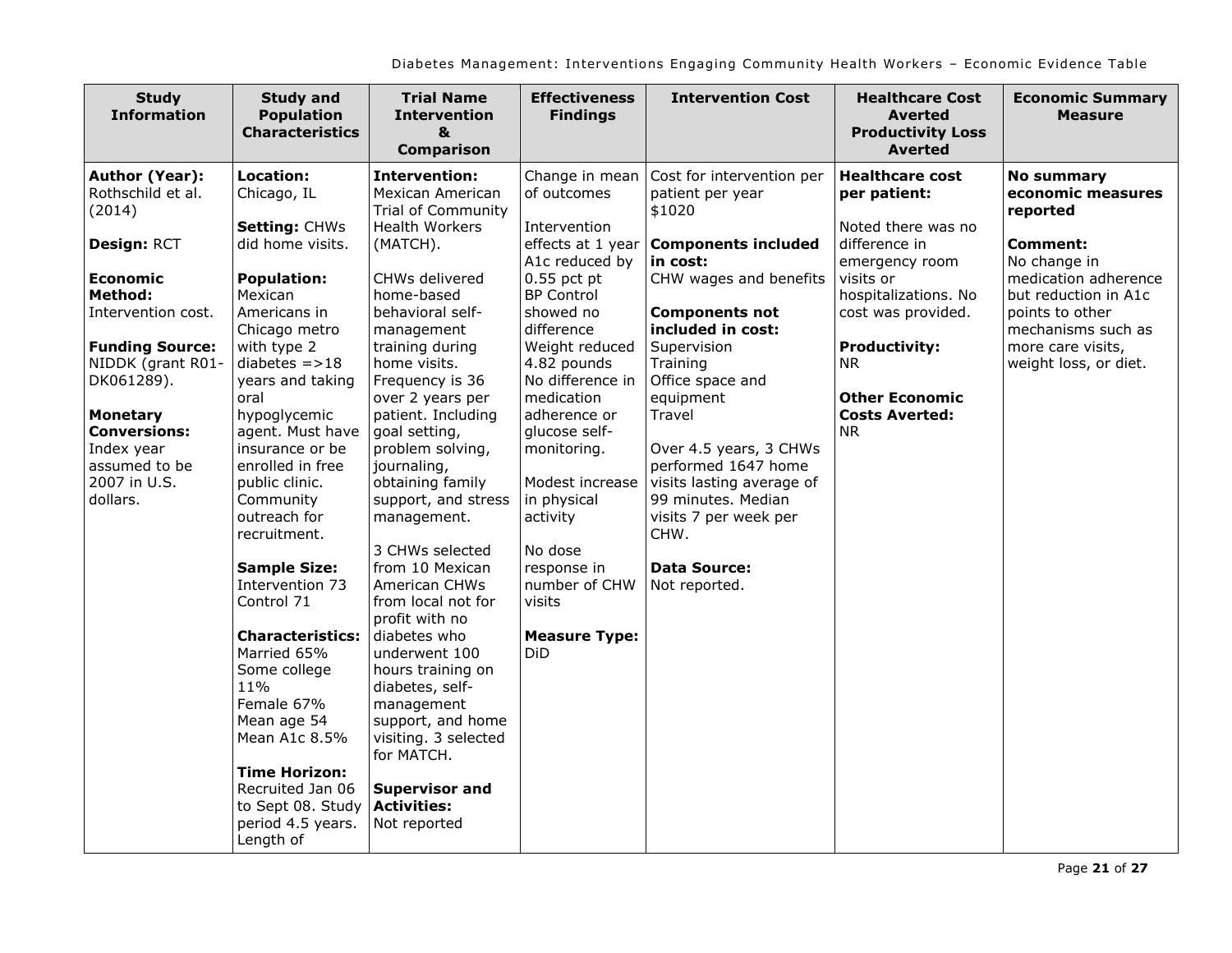| <b>Study</b><br><b>Information</b>                                                                            | <b>Study and</b><br><b>Population</b><br><b>Characteristics</b>                                        | <b>Trial Name</b><br><b>Intervention</b><br>&<br><b>Comparison</b>                                                                                                                                   | <b>Effectiveness</b><br><b>Findings</b>                                     | <b>Intervention Cost</b>                                                                                                                             | <b>Healthcare Cost</b><br><b>Averted</b><br><b>Productivity Loss</b><br><b>Averted</b> | <b>Economic Summary</b><br><b>Measure</b>                                                                                   |
|---------------------------------------------------------------------------------------------------------------|--------------------------------------------------------------------------------------------------------|------------------------------------------------------------------------------------------------------------------------------------------------------------------------------------------------------|-----------------------------------------------------------------------------|------------------------------------------------------------------------------------------------------------------------------------------------------|----------------------------------------------------------------------------------------|-----------------------------------------------------------------------------------------------------------------------------|
|                                                                                                               | intervention 24<br>months.                                                                             | <b>Team-based</b><br>Care:<br>No.<br><b>Other Team</b><br><b>Members:</b><br>None<br><b>Comparison:</b><br>Usual care plus<br>newsletter<br>DiabetesAction, 36<br>issues covering<br>self-management |                                                                             |                                                                                                                                                      |                                                                                        |                                                                                                                             |
| <b>Author (Year):</b><br>Ryabov et al.<br>(2014)                                                              | Location:<br>Hidalgo County,<br>TX<br><b>Setting: Patients</b>                                         | <b>Intervention:</b><br>Monthly visits by<br>CHWs, trained and<br>certified diabetes<br>educators. Average                                                                                           | Outcomes<br>modeled<br>included<br>nephropathy,<br>retinopathy,             | 2-year cost of<br>intervention<br>Total \$15,362<br>Cost per patient per year<br>\$1024/2.                                                           | <b>Healthcare cost</b><br>per patient:<br><b>NR</b><br><b>Productivity:</b>            | Modeled effects and<br>QALY based on the<br>CDC Diabetes Cost-<br>effectiveness Model<br>(DCEM).                            |
| <b>Design: Modeled</b><br>based on RCT<br>Economic<br><b>Method:</b><br>Intervention cost<br>and intervention | drawn from<br>Community<br>Health Center.<br><b>Population:</b><br>Patient age $=$ ><br>30 with type 2 | experience 7.3<br>years. Diabetes<br>education based on<br><b>National Diabetes</b><br>Education program<br>quidelines. Content<br>included diabetes                                                 | chronic heart<br>disease, and<br>stroke.<br>Change in mean<br>of outcomes   | <b>Components included</b><br>in cost:<br>Home visits \$44 per visit<br>CHW and administrative<br>assistant wages<br>Materials and equipment         | NR.<br><b>Other Economic</b><br><b>Costs Averted:</b><br><b>NR</b>                     | Incremental program<br>cost for intervention<br>group \$9667<br><b>Incremental QALY</b>                                     |
| cost per QALY<br>gained.<br><b>Funding Source:</b><br>Partial grant from<br>NIH. No details.                  | diabetes from<br>Community<br>Health Center<br>(CHC).<br><b>Sample Size:</b>                           | pathophysiology,<br>causes including<br>hereditary factors,<br>self-management,<br>healthy diet and<br>recipes, goal                                                                                 | A1c reduced by<br>$0.6$ pct pt<br>Triglycerides<br>reduced by 12.4<br>mg/dL | <b>Components not</b><br>included:<br>CHW training<br>CHW supervision                                                                                |                                                                                        | gained 0.07<br>Cost per QALY gained<br>\$13,810                                                                             |
| <b>Monetary</b><br><b>Conversions:</b><br>Index year 2008 in<br>U.S. dollars.                                 | Intervention 15<br>Control 15<br><b>Characteristics:</b><br>Predominantly<br>Mexican                   | setting and self-<br>management plan.<br>Also took height,<br>weight, BP at each<br>visit.                                                                                                           | HDL increased<br>by 7.5 mg/dL<br>Systolic BP<br>increased by 4.7<br>mmHq    | Incremental cost of<br>program for intervention<br>group through lifetime<br>\$9667 or \$644 per<br>patient. We assume the<br>cost of implementation |                                                                                        | Comment:<br>Did not account for<br>cost of healthcare as<br>affected by<br>intervention outcomes.<br>Cost per QALY could be |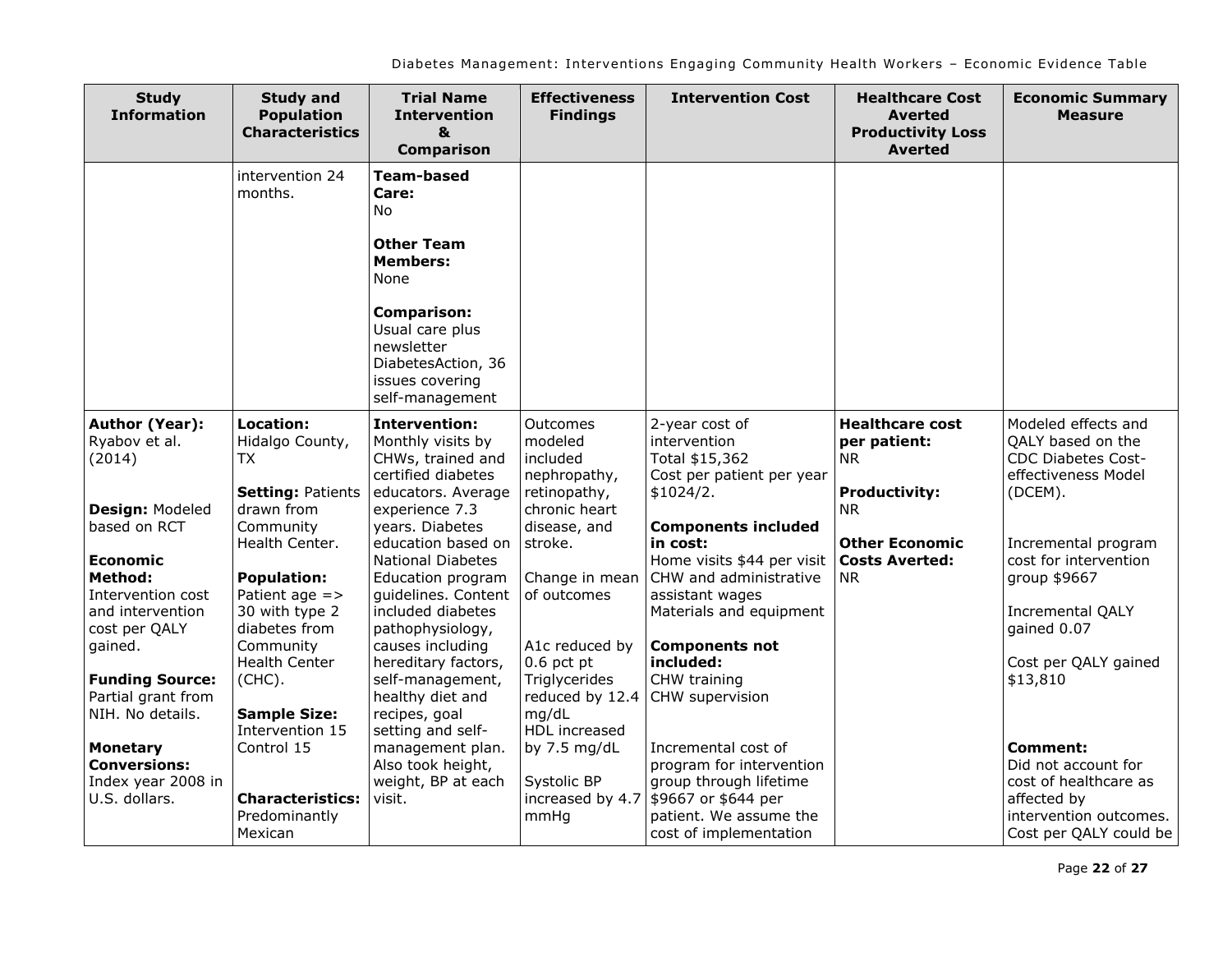| <b>Study</b><br><b>Information</b>                                                                                  | <b>Study and</b><br><b>Population</b><br><b>Characteristics</b>                                                                                                                                                                                                                                                                                                                    | <b>Trial Name</b><br><b>Intervention</b><br>&<br><b>Comparison</b>                                                                                                                                                                                                                                                               | <b>Effectiveness</b><br><b>Findings</b>                                                                                                                                                                                                                                                     | <b>Intervention Cost</b>                                                                                                                 | <b>Healthcare Cost</b><br><b>Averted</b><br><b>Productivity Loss</b><br><b>Averted</b>                                                             | <b>Economic Summary</b><br><b>Measure</b>                                                                                                                                                     |
|---------------------------------------------------------------------------------------------------------------------|------------------------------------------------------------------------------------------------------------------------------------------------------------------------------------------------------------------------------------------------------------------------------------------------------------------------------------------------------------------------------------|----------------------------------------------------------------------------------------------------------------------------------------------------------------------------------------------------------------------------------------------------------------------------------------------------------------------------------|---------------------------------------------------------------------------------------------------------------------------------------------------------------------------------------------------------------------------------------------------------------------------------------------|------------------------------------------------------------------------------------------------------------------------------------------|----------------------------------------------------------------------------------------------------------------------------------------------------|-----------------------------------------------------------------------------------------------------------------------------------------------------------------------------------------------|
|                                                                                                                     | American, poor,<br>underinsured<br>Mean Age 55<br>Female 80%<br>Married 77%<br>Income 47% less<br>than 10K; 40%<br>less than 20K.<br><b>Education median</b><br>8.5 years.<br>Mean A1c 7.6%<br><b>Time Horizon:</b><br>Modeled from<br>diagnosis to<br>death or 95 years<br>age. Intervention<br>length is 2 years.<br>Likely started in<br>2008. RCT follow-<br>up July 31, 2010. | Visit length 40-60<br>minutes.<br>Health care<br>provided by CHC<br>for both<br>intervention and<br>control patients.<br>Quarterly<br>serological tests.<br><b>Supervisor and</b><br><b>Activities:</b><br>None<br>Team-based<br>Care:<br>No<br><b>Other Team</b><br><b>Members:</b><br>None<br><b>Comparison:</b><br>Usual care | Diastolic BP<br>increased 0.6<br>mmHq<br><b>BMI</b> decreased<br>1.1(0.51)<br>Lifetime<br>discounted<br>QALY gained<br>was 0.7 for<br>intervention<br>versus control,<br>that is 0.047<br>per patient.<br><b>Measure Type:</b><br>DiD for<br>intervention<br>effect and<br>modeled effects. | has been included<br>through amortization.<br><b>Data Source:</b><br>Tracked in Project and in<br>invoices from clinic.                  |                                                                                                                                                    | overestimated. Unclear<br>whether cost of<br>implementation is<br>included. Just in case,<br>reviewers added<br>implementation cost<br>and determined cost<br>per QALY gained at<br>\$35,756. |
| <b>Author (Year):</b><br>Segal et al. (2016)<br>Design:<br>Randomized<br><b>Controlled Trial</b><br><b>Economic</b> | Location: North<br>Queensland,<br>Australia<br>Setting:<br>Community.<br><b>Eligibility</b>                                                                                                                                                                                                                                                                                        | Getting Better at<br>Chronic Care<br>(GBAC)<br><b>Interventions:</b><br>Indigenous health<br>workers who are<br>certified in                                                                                                                                                                                                     | Change in mean<br>of outcomes<br>At 18 months<br>after start.<br>A1c reduced 4.7<br>mmol/mol<br>Percent of those                                                                                                                                                                            | Total cost \$1,006,027<br>CHW Salaries (3 full-time<br>and 3 part-time)<br>\$522421<br>Trial manager and clinic<br>support team \$483606 | Change in healthcare<br>cost per patient over<br>18 months:<br>Insignificant<br>reductions in cost for<br>intervention group for<br>all categories | <b>No summary</b><br>measures<br><b>Comments:</b><br>Authors note the high<br>cost of intervention<br>even for poorly<br>controlled diabetes,                                                 |
| <b>Method:</b><br>Intervention cost<br>per unit change in<br>physiological<br>outcomes.                             | Indigenous<br>Australians in 12<br>remote rural<br>locations with<br>poorly controlled<br>diabetes.                                                                                                                                                                                                                                                                                | indigenous primary<br>care.<br>Also trained in<br>diabetes<br>management.<br>Received intensive                                                                                                                                                                                                                                  | with very high<br>A1c reduced<br>Hospitalizations<br>comparing 20                                                                                                                                                                                                                           | Cost per patient per year<br>\$6707<br><b>Components included</b><br>in cost:<br>CHW salary                                              | Only significant<br>reduction was for<br>diabetes as primary<br>diagnosis, with<br>savings of \$646 per                                            | and compare to the<br>estimates cost per<br>patient per year in<br>indigenous primary<br>care of \$2700, which<br>includes physician,                                                         |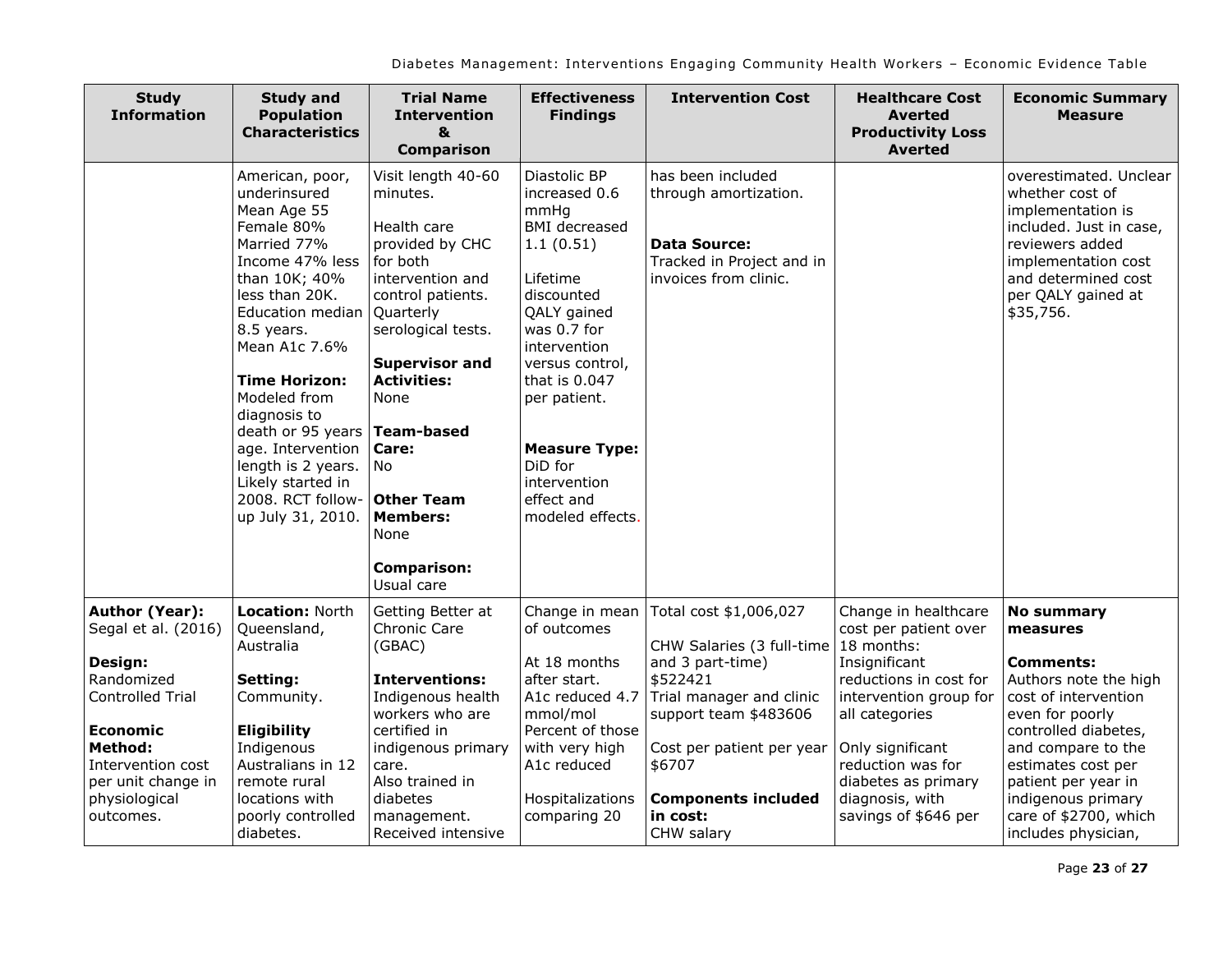| <b>Study</b><br><b>Information</b>                                                                                                                                                                                                                                   | <b>Study and</b><br><b>Population</b><br><b>Characteristics</b>                                                                                                                                                                                                                                                         | <b>Trial Name</b><br><b>Intervention</b><br>&<br><b>Comparison</b>                                                                                                                                                                                                                                                                                                                                                                                               | <b>Effectiveness</b><br><b>Findings</b>                                                                                                                                                                                                                                                                                                                                                                                                                                                                                      | <b>Intervention Cost</b>                                                                      | <b>Healthcare Cost</b><br><b>Averted</b><br><b>Productivity Loss</b><br><b>Averted</b> | <b>Economic Summary</b><br><b>Measure</b> |
|----------------------------------------------------------------------------------------------------------------------------------------------------------------------------------------------------------------------------------------------------------------------|-------------------------------------------------------------------------------------------------------------------------------------------------------------------------------------------------------------------------------------------------------------------------------------------------------------------------|------------------------------------------------------------------------------------------------------------------------------------------------------------------------------------------------------------------------------------------------------------------------------------------------------------------------------------------------------------------------------------------------------------------------------------------------------------------|------------------------------------------------------------------------------------------------------------------------------------------------------------------------------------------------------------------------------------------------------------------------------------------------------------------------------------------------------------------------------------------------------------------------------------------------------------------------------------------------------------------------------|-----------------------------------------------------------------------------------------------|----------------------------------------------------------------------------------------|-------------------------------------------|
| <b>Funding Source:</b><br>National Health and Sample Size:<br><b>Medical Research</b><br>Council (NHMRC)<br>Program Grant<br>$(631947)$ and<br>Partnership Grant<br>(570149).<br><b>Monetary</b><br><b>Conversions:</b><br>Index year 2012 in<br>Australian dollars. | Intervention 87<br>(6 communities)<br>Control 106 (6<br>communities)<br>Indigenous<br>Australians 100%<br>Mean Age 47.5,<br>Female 61%<br>Obese 52-65%,<br>Smoke 36-39%;<br>Alcohol use 37-<br>41%<br>A1c 95-99<br>mmol/mol<br><b>Time Horizon:</b><br>CHW intervention<br>was 18 months.<br>March 2012 to<br>Sep 2013. | support from clinic<br>team.<br>Family-centered<br>with community<br>outreach.<br>Primary care team<br>of physician, nurse,<br>and 18 months of<br>intensive CHW<br>support for<br>patients.<br><b>Supervisor and</b><br><b>Activities:</b><br><b>NR</b><br><b>Team-based</b><br>Care:<br>Yes<br><b>Other Team</b><br><b>Members:</b><br>Physician, Nurse<br><b>Comparison:</b><br>Usual Care team of<br>physician, nurse,<br>and less intensive<br>CHW support. | months pre to<br>18 months post<br>All inpatient<br>categories<br>increased for<br>both groups<br>with small favor<br>for intervention.<br>Only significant<br>but small<br>reduction was<br>inpatient with<br>diabetes as<br>primary<br>diagnosis.<br>Markov model<br>for disease<br>progression<br>based on<br>baseline and<br>post<br>intervention<br>markers.<br>No transitions<br>were<br>significantly<br>different.<br><b>QoL</b> based on<br>AQoL-4D<br>Both groups had<br>minor reduction<br>in QoL<br>Measure: DiD | Clinic support staff<br><b>Components not</b><br>included:<br>CHW training<br>CHW supervision | patient per year in<br>hospitalizations.<br><b>Productivity:</b><br>NR.                | nurse, managerial, and<br>CHW support.    |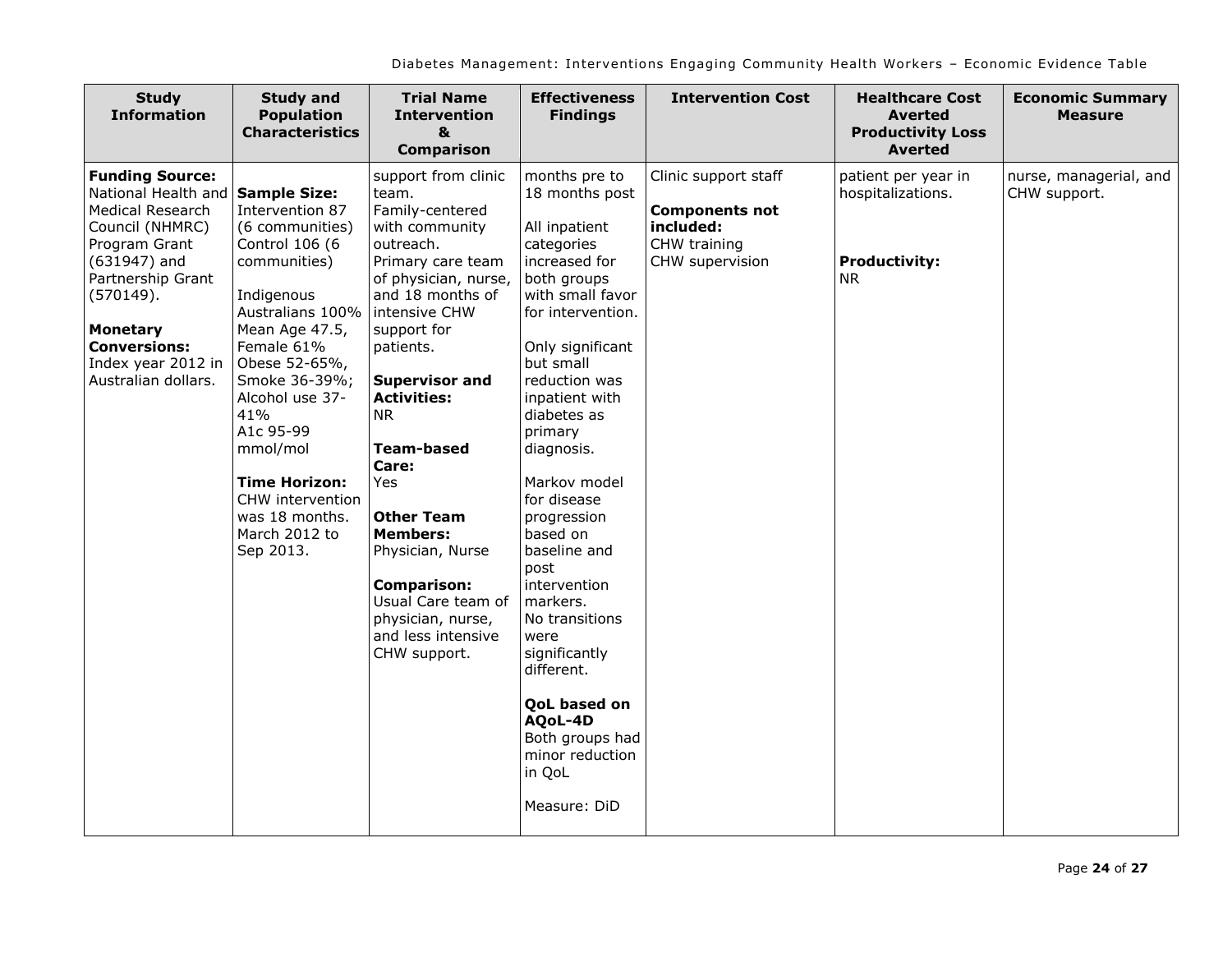| <b>Study</b><br><b>Information</b>                                    | <b>Study and</b><br><b>Population</b><br><b>Characteristics</b>                             | <b>Trial Name</b><br><b>Intervention</b><br>&<br><b>Comparison</b>                      | <b>Effectiveness</b><br><b>Findings</b>                                | <b>Intervention Cost</b>                                                                               | <b>Healthcare Cost</b><br><b>Averted</b><br><b>Productivity Loss</b><br><b>Averted</b> | <b>Economic Summary</b><br><b>Measure</b>                          |
|-----------------------------------------------------------------------|---------------------------------------------------------------------------------------------|-----------------------------------------------------------------------------------------|------------------------------------------------------------------------|--------------------------------------------------------------------------------------------------------|----------------------------------------------------------------------------------------|--------------------------------------------------------------------|
| Author (Year):<br>Tang et al. (2014)                                  | <b>Location:</b><br>Southwest                                                               | Extended patient<br>support for the                                                     | Change in mean<br>of outcomes                                          | Peer leaders received<br>stipend of \$1000 per                                                         | <b>Healthcare Cost</b><br><b>NR</b>                                                    | <b>No summary</b><br>economic outcomes                             |
| Design: RCT<br><b>Economic</b>                                        | Detroit, MI<br>Setting:<br>Community.                                                       | CHW-led Journey to   A1c6-months<br>Health (JTH)<br>diabetes education<br>intervention. | CHW group -0.5<br>pct pt<br>PL group -0.7                              | year.<br>Average salary of CHWs<br>was \$29129                                                         | <b>Productivity:</b><br><b>NR</b>                                                      | <b>Comments:</b><br>Both PL and CHW led<br>support interventions   |
| <b>Method:</b>                                                        | Patients treated                                                                            |                                                                                         | pct pt                                                                 |                                                                                                        | <b>Other Economic</b>                                                                  | were effective at 6 and                                            |
| Incomplete cost of<br>program.                                        | in community<br>health center.                                                              | 6-month JTH<br>consisted of 11 2-<br>hour group sessions                                | 12-months<br>CHW group -0.4<br>pct pt                                  | Components:<br>Only labor cost for PL<br>and CHW time                                                  | Costs:<br><b>NR</b>                                                                    | 12 months and PL was<br>more effective in<br>sustaining            |
| <b>Funding Source:</b><br>American Academy<br>of Family<br>Physicians | <b>Eligibility: Age</b><br>$\Rightarrow$ 21 years<br>treated in<br>community                | in diabetes self-<br>management, 2 1-<br>hour home visits<br>per month, 1 visit         | PL group -0.6<br>pct pt<br>18-months<br>CHW group -0.3                 | Participant incentives of<br>\$40 at baseline, 6, 12,<br>and 18 months.                                |                                                                                        | improvements at 18<br>months.<br>Note the 1-1 contact              |
| Foundation (Grant<br>P30DK092926).<br>National Institute              | health center<br>with diagnosed<br>type 2 diabetes                                          | with patient and<br>primary care<br>provider                                            | pct pt<br>PL group -0.6<br>pct pt                                      | Personal communication<br>with authors: 2 CHWs in                                                      |                                                                                        | designed into the PL<br>intervention is more<br>intensive than     |
| of Diabetes and<br>Digestive and<br>Kidney Diseases<br>(Grant         | and self-identified<br>as Latino.<br><b>Sample Size:</b>                                    | 2 arms<br><b>Interventions:</b><br>12 month CHW                                         | No difference<br>between<br>groups.                                    | one arm and same CHWs<br>supervising peer health<br>workers in the other arm<br>alternating on monthly |                                                                                        | phone/email contact in<br>CHW intervention.<br><b>Limitations:</b> |
| R18DK0785501A1)<br>Centers for                                        | CHW Intervention<br>56<br>Peer Leader                                                       | (CHW Group)<br>telephone outreach<br>to sustain                                         | LDL-C<br>6-months<br>No change                                         | basis. Reviewers<br>computed cost per<br>patient per year at \$669.                                    |                                                                                        | Not a comparison to<br>usual care.                                 |
| Disease Control<br>and Prevention                                     | Intervention 60                                                                             | improvements<br>following a 6 month   No change                                         | 12-months                                                              | <b>Components included</b>                                                                             |                                                                                        |                                                                    |
| (Cooperative<br>agreement no.<br>U50/CCU417409).<br><b>Monetary</b>   | Mean Age 49,<br>Female 54-64%<br>Latino 100%,<br>Less than HS 71-                           | diabetes self-<br>management<br>education<br>intervention.                              | 18-months<br>CHW group No<br>change<br>PL group -14                    | in cost:<br>CHW and peer leader<br>wages.                                                              |                                                                                        |                                                                    |
| <b>Conversions:</b><br>Assumed 2012 as<br>index year in U.S.          | 84%; No<br>diabetes<br>medication 3.6 to                                                    | Monthly phone calls<br>and or emails<br>covering goals,                                 | mg/dL<br>No difference<br>between                                      | <b>Components not</b><br>included:<br>CHW supervision                                                  |                                                                                        |                                                                    |
| dollars.                                                              | $5.0\%$                                                                                     | plans, problem<br>solving, and                                                          | groups.                                                                | CHW training                                                                                           |                                                                                        |                                                                    |
|                                                                       | <b>Time Horizon:</b><br>Intervention<br>occurred in 2012.<br><b>Diabetes</b><br>education 6 | identifying<br>community<br>resources.                                                  | Systolic<br><b>BP/Diastolic BP</b><br>for PL Group<br>were<br>6-months |                                                                                                        |                                                                                        |                                                                    |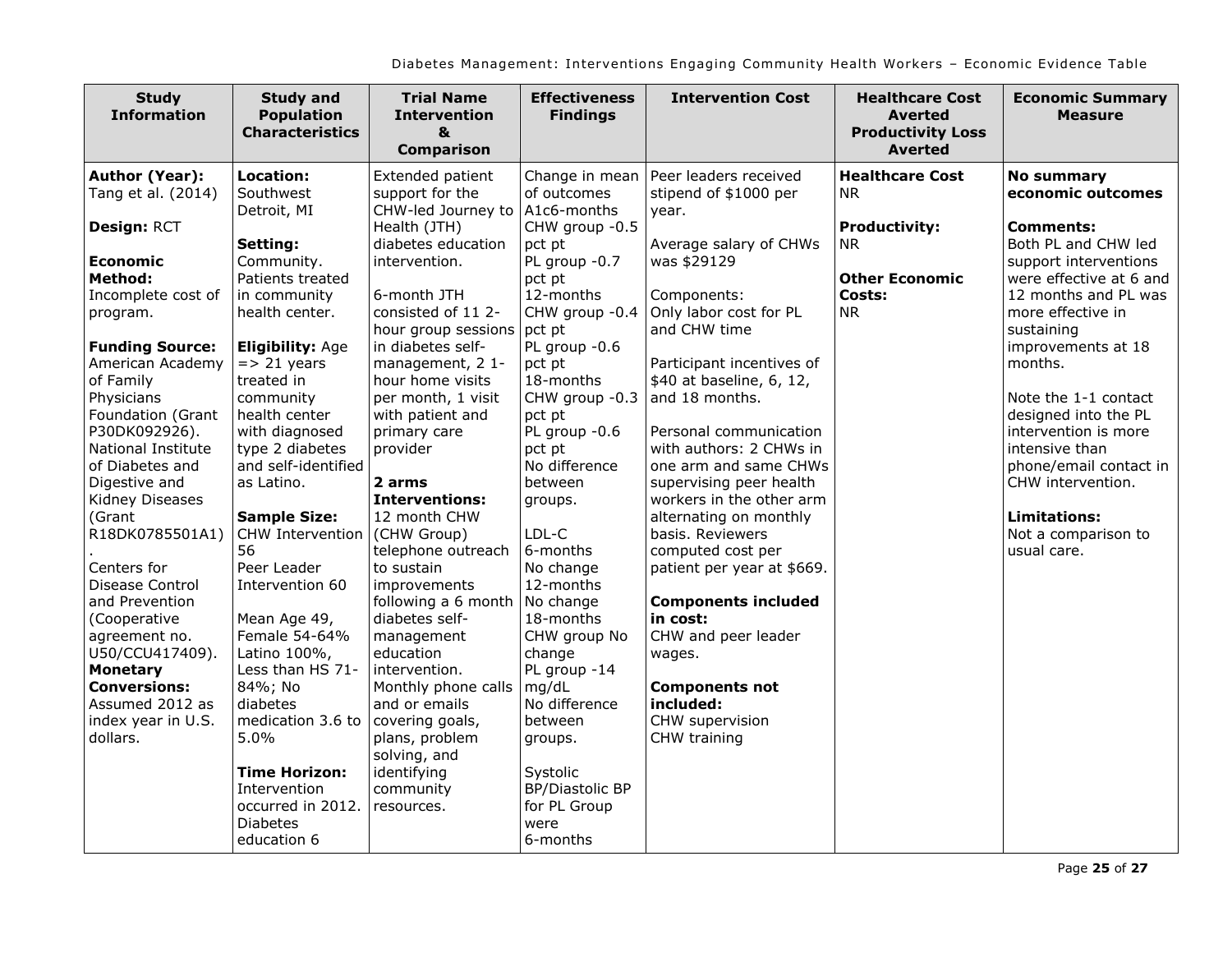| <b>Study</b><br><b>Information</b> | <b>Study and</b><br><b>Population</b><br><b>Characteristics</b>                   | <b>Trial Name</b><br><b>Intervention</b><br>&<br><b>Comparison</b>                                                                                                                                                                                                                                                                                                                                                                                                                                                                                                                                                                                                                                                                                          | <b>Effectiveness</b><br><b>Findings</b>                                                                                                                                         | <b>Intervention Cost</b> | <b>Healthcare Cost</b><br><b>Averted</b><br><b>Productivity Loss</b><br><b>Averted</b> | <b>Economic Summary</b><br><b>Measure</b> |
|------------------------------------|-----------------------------------------------------------------------------------|-------------------------------------------------------------------------------------------------------------------------------------------------------------------------------------------------------------------------------------------------------------------------------------------------------------------------------------------------------------------------------------------------------------------------------------------------------------------------------------------------------------------------------------------------------------------------------------------------------------------------------------------------------------------------------------------------------------------------------------------------------------|---------------------------------------------------------------------------------------------------------------------------------------------------------------------------------|--------------------------|----------------------------------------------------------------------------------------|-------------------------------------------|
|                                    | months followed<br>by evaluated<br>support<br>intervention of 12<br>month length. | CHWs had average<br>6 years experience<br>in leading diabetes<br>education.<br>Employees of clinic,<br>HS or GED, 160<br>hours outreach<br>training and 80<br>hours diabetes<br>education training,<br>residents of SW<br>Detroit.<br>12 month outreach<br>by peer leaders<br>(PL) following 6<br>month diabetes<br>self-management<br>education<br>intervention. Group<br>sessions followed<br>by phone contacts.<br>Focus on goals,<br>plans, problem<br>solving, and<br>identifying<br>community<br>resources. Follow-<br>up with non-<br>attenders.<br>PLs were volunteers<br>and received<br>nominal stipend for<br>transport and chid<br>care. Had diabetes,<br>lived in SW Detroit,<br>bilingual, patient<br>from JTH, Latino,<br>$=$ >21 years age, | $-6.6/-3.9$ mmHg<br>12-months<br>$-6.4/-4.1$ mmHg<br>18-months<br>$-5.8/-3.4$ mmHg<br>No change in<br>SBP/DBP for<br>CHW group at<br>any time point.<br>Measure: Pre to<br>Post |                          |                                                                                        |                                           |